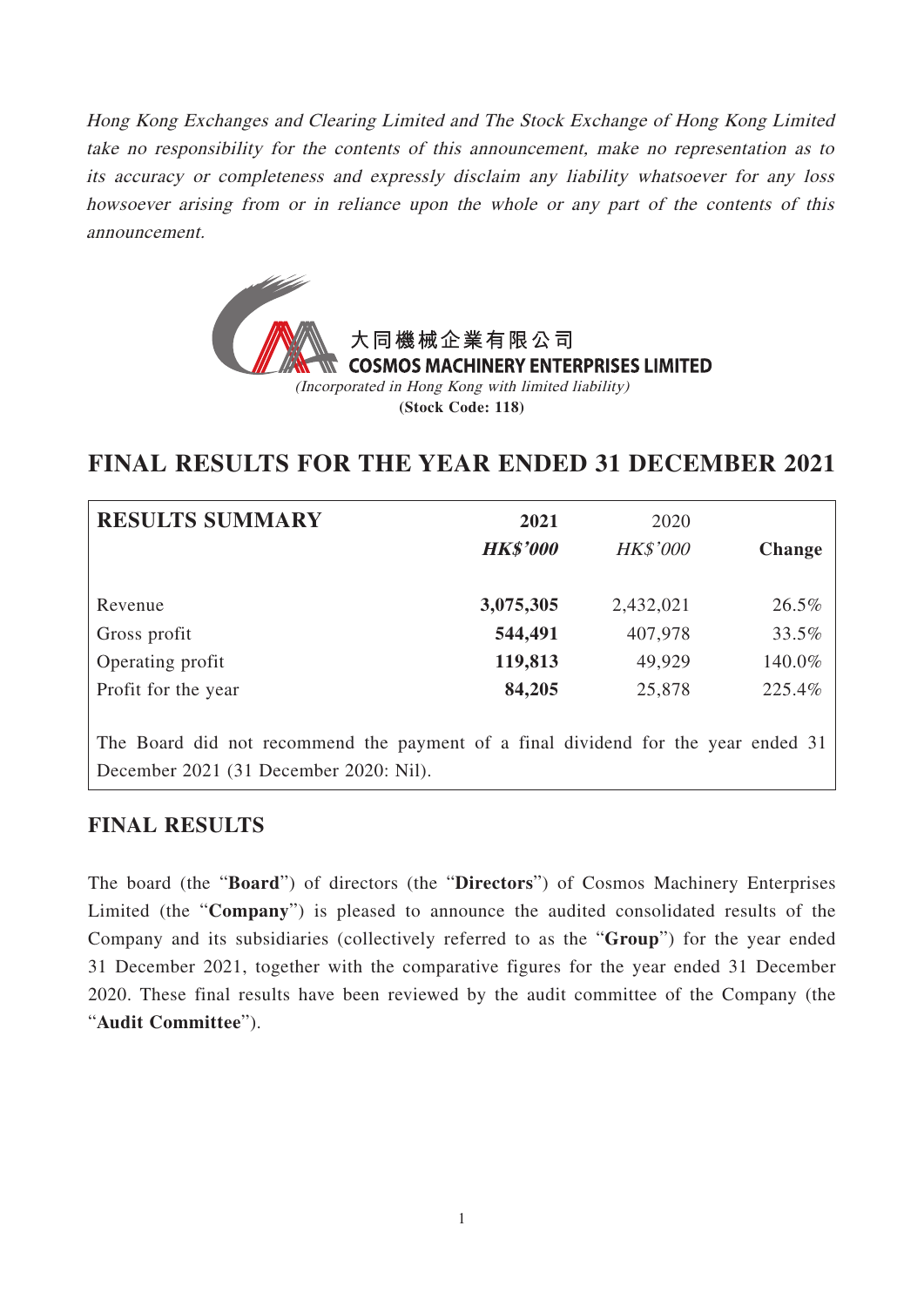# **CONSOLIDATED INCOME STATEMENT**

FOR THE YEAR ENDED 31 DECEMBER 2021

|                                        |                | 2021            | 2020         |
|----------------------------------------|----------------|-----------------|--------------|
|                                        | <b>Notes</b>   | <b>HK\$'000</b> | HK\$'000     |
| <b>Revenue</b>                         | $\mathfrak{Z}$ | 3,075,305       | 2,432,021    |
| Cost of sales                          |                | (2,530,814)     | (2,024,043)  |
| <b>Gross profit</b>                    |                | 544,491         | 407,978      |
| Other income, gain and loss, net       |                | 6,646           | 15,829       |
| Selling and distribution costs         |                | (197, 414)      | (151,200)    |
| Administrative expenses                |                | (213, 423)      | (222, 678)   |
| Impairment loss on goodwill            | $\mathcal T$   | (20, 487)       |              |
| <b>Operating profit</b>                |                | 119,813         | 49,929       |
| Investment income                      |                | 6,255           | 4,578        |
| Share of results of associates         |                | 5,140           | 2,617        |
| Loss on disposal of an associate       |                |                 | (49)         |
| Loss on disposal of subsidiaries       |                |                 | (1,231)      |
| Loss on deregistration of a subsidiary |                | (348)           | (106)        |
| Finance costs                          |                | (17,741)        | (20,315)     |
| Profit before tax                      | $\overline{A}$ | 113,119         | 35,423       |
| Income tax expense                     | 5              | (28, 914)       | (9, 545)     |
| Profit for the year                    |                | 84,205          | 25,878       |
| Profit attributable to:                |                |                 |              |
| - Equity shareholders of the Company   |                | 89,732          | 19,578       |
| - Non-controlling interests            |                | (5,527)         | 6,300        |
|                                        |                | 84,205          | 25,878       |
| Earnings per share – Basic             | 6              | 10.41HK cents   | 2.27HK cents |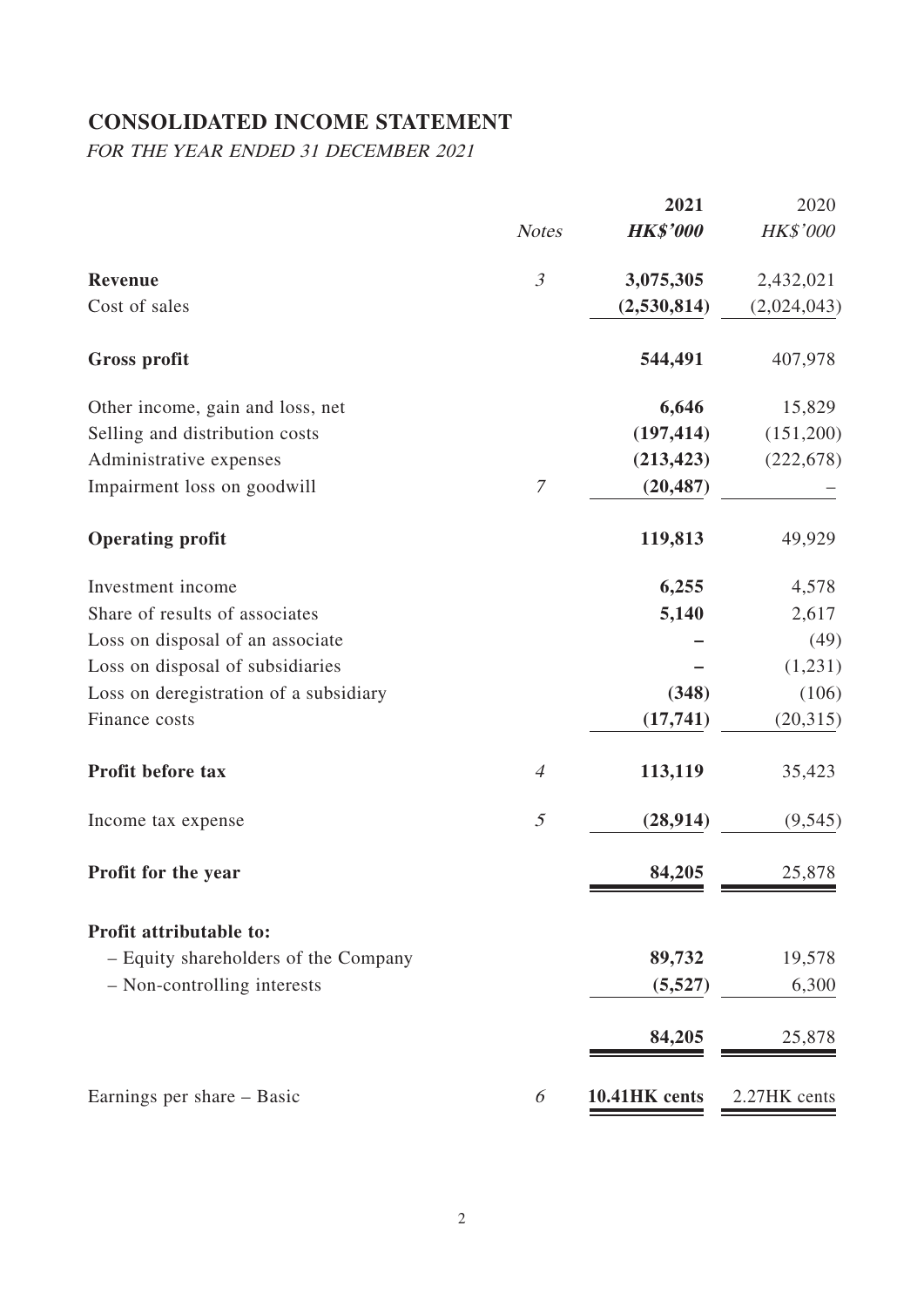# **CONSOLIDATED STATEMENT OF COMPREHENSIVE INCOME**

FOR THE YEAR ENDED 31 DECEMBER 2021

|                                                                                                     | 2021<br><b>HK\$'000</b> | 2020<br><b>HK\$'000</b> |
|-----------------------------------------------------------------------------------------------------|-------------------------|-------------------------|
| <b>Profit for the year</b>                                                                          | 84,205                  | 25,878                  |
| Other comprehensive income/(expense)<br>for the year, net of tax:                                   |                         |                         |
| Items that have been reclassified or may be<br>reclassified subsequently to profit or loss:         |                         |                         |
| Exchange differences arising from translation of                                                    |                         |                         |
| financial statements of foreign operations                                                          | 37,306                  | 74,494                  |
| Share of reserves of associates                                                                     | 934                     | 1,904                   |
| Reclassification adjustments:                                                                       |                         |                         |
| Release of translation reserve upon disposal of                                                     |                         |                         |
| an associate                                                                                        |                         | 49                      |
| Release of translation reserve upon disposal of                                                     |                         |                         |
| subsidiaries                                                                                        |                         | (1,621)                 |
| Release of translation reserve upon deregistration                                                  | 348                     | 106                     |
| of a subsidiary                                                                                     |                         |                         |
|                                                                                                     | 38,588                  | 74,932                  |
| Items that will not be reclassified to profit or loss:<br>Surplus on revaluation of properties held |                         |                         |
| for own use                                                                                         | 16,787                  | 11,049                  |
|                                                                                                     |                         |                         |
|                                                                                                     | 55,375                  | 85,981                  |
| Total comprehensive income for the year                                                             | 139,580                 | 111,859                 |
| Total comprehensive income attributable to:                                                         |                         |                         |
| - Equity shareholders of the Company                                                                | 139,892                 | 96,957                  |
| - Non-controlling interests                                                                         | (312)                   | 14,902                  |
| Total comprehensive income for the year                                                             | 139,580                 | 111,859                 |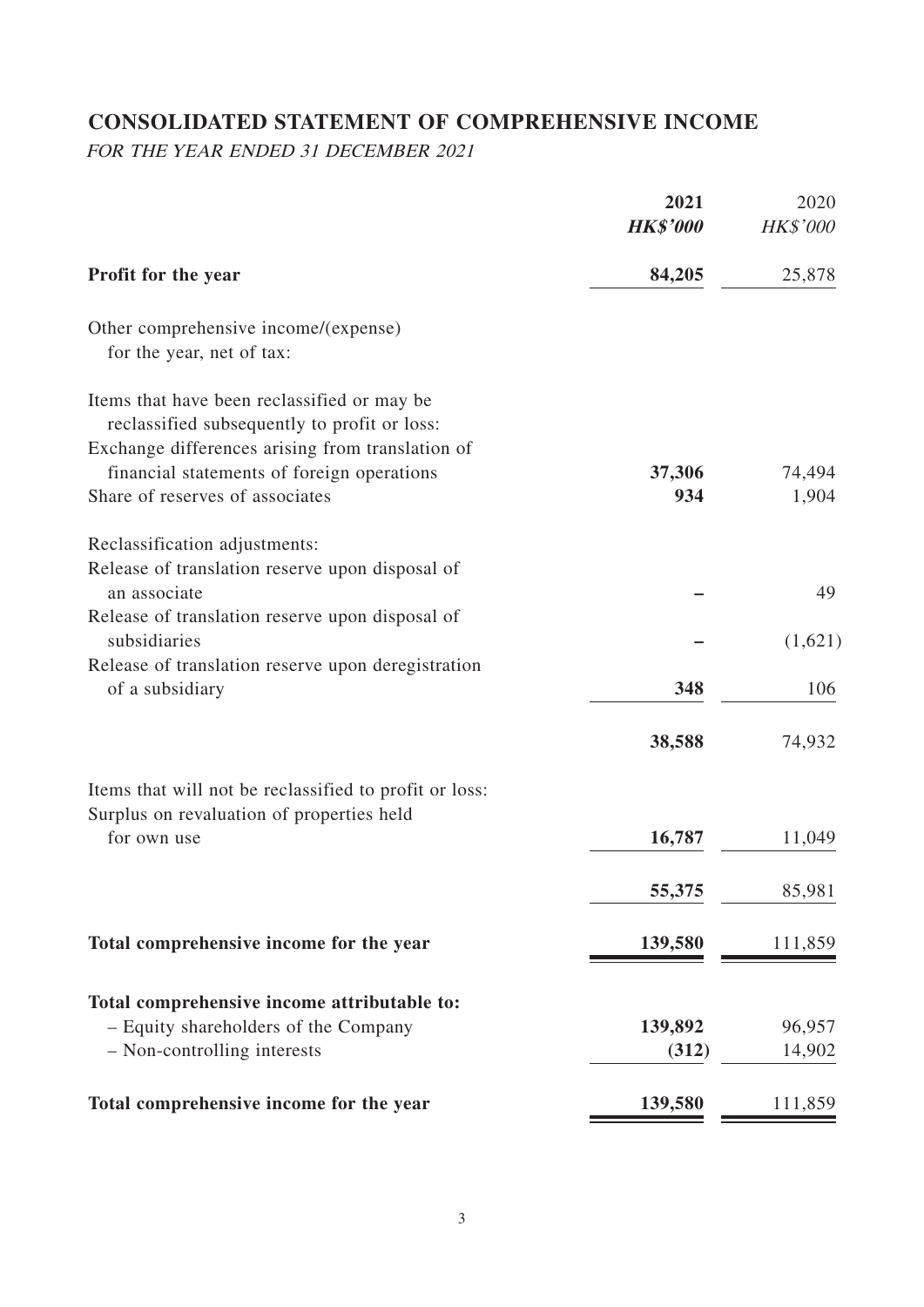# **CONSOLIDATED STATEMENT OF FINANCIAL POSITION**

AT 31 DECEMBER 2021

|                               |                | 2021            | 2020      |
|-------------------------------|----------------|-----------------|-----------|
|                               | <b>Notes</b>   | <b>HK\$'000</b> | HK\$'000  |
| <b>Non-current Assets</b>     |                |                 |           |
| Property, plant and equipment |                | 610,196         | 595,173   |
| Right-of-use assets           |                | 85,578          | 93,638    |
| Goodwill                      | $\overline{7}$ | 32,996          | 53,483    |
| Intangible assets             |                | 2,305           | 3,688     |
| Interests in associates       |                | 41,524          | 38,510    |
| Finance lease receivables     |                | 76,205          | 28,434    |
| Deferred tax assets           |                | 28,722          | 34,470    |
|                               |                | 877,526         | 847,396   |
| <b>Current Assets</b>         |                |                 |           |
| Inventories                   |                | 542,429         | 450,208   |
| Finance lease receivables     |                | 200,143         | 171,526   |
| Trade and other receivables   | 8              | 887,400         | 865,814   |
| Other financial assets        |                | 53,571          | 4,998     |
| Current tax recoverable       |                | 759             | 67        |
| Cash and bank balances        |                | 406,057         | 494,669   |
|                               |                | 2,090,359       | 1,987,282 |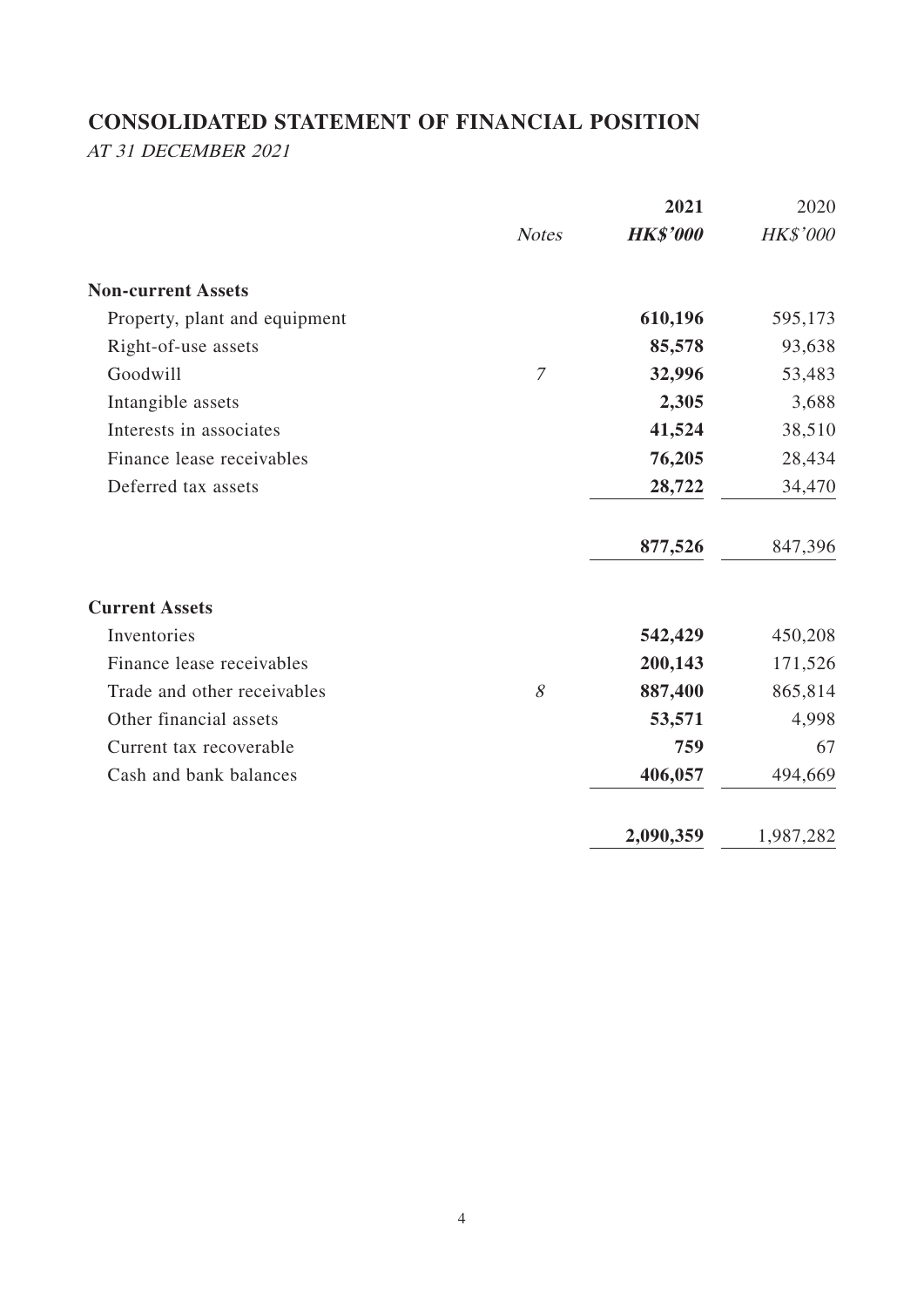|                                              |             | 2021            | 2020      |
|----------------------------------------------|-------------|-----------------|-----------|
|                                              | <b>Note</b> | <b>HK\$'000</b> | HK\$'000  |
| <b>Current Liabilities</b>                   |             |                 |           |
| Trade and other payables                     | 9           | 853,744         | 809,969   |
| <b>Contract liabilities</b>                  |             | 77,064          | 107,687   |
| <b>Bank borrowings</b>                       |             | 289,469         | 284,469   |
| Lease liabilities                            |             | 15,283          | 15,020    |
| Current tax payable                          |             | 10,683          | 10,464    |
|                                              |             | 1,246,243       | 1,227,609 |
| <b>Net Current Assets</b>                    |             | 844,116         | 759,673   |
| <b>Total Assets less Current Liabilities</b> |             | 1,721,642       | 1,607,069 |
| <b>Non-current Liabilities</b>               |             |                 |           |
| <b>Bank borrowings</b>                       |             | 11,698          | 37,875    |
| Lease liabilities                            |             | 36,186          | 40,819    |
| Deferred tax liabilities                     |             | 33,234          | 28,392    |
|                                              |             | 81,118          | 107,086   |
| <b>Net Assets</b>                            |             | 1,640,524       | 1,499,983 |
| <b>Equity</b>                                |             |                 |           |
| Capital and reserves attributable to         |             |                 |           |
| equity shareholders of the Company:          |             |                 |           |
| Share capital                                |             | 609,027         | 609,027   |
| Reserves                                     |             | 801,782         | 659,599   |
|                                              |             | 1,410,809       | 1,268,626 |
| <b>Non-controlling Interests</b>             |             | 229,715         | 231,357   |
| <b>Total Equity</b>                          |             | 1,640,524       | 1,499,983 |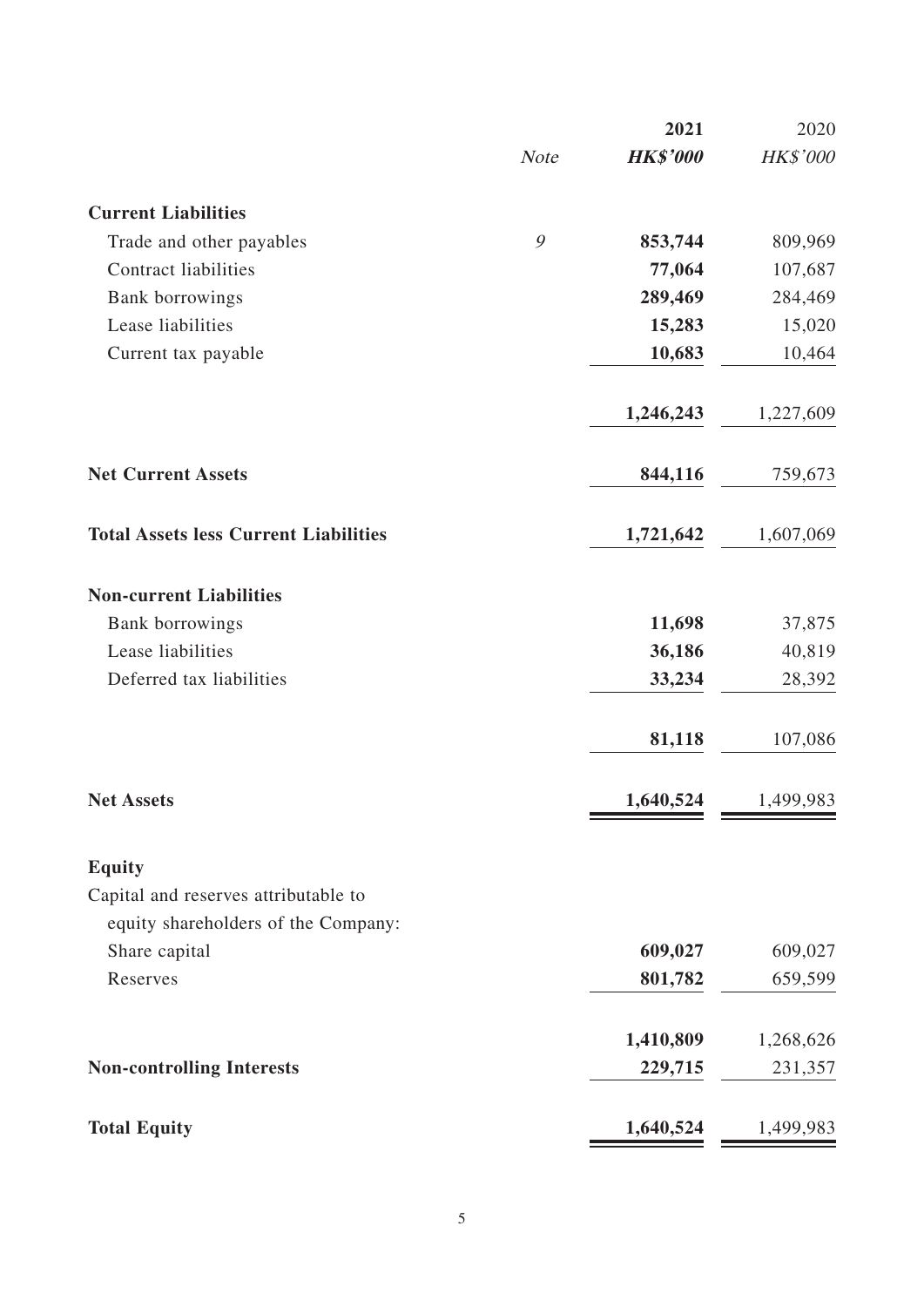# **NOTES TO THE CONSOLIDATED FINANCIAL STATEMENTS** FOR THE YEAR ENDED 31 DECEMBER 2021

#### **1. BASIS OF PREPARATION**

The financial information relating to the years ended 31 December 2021 and 2020 included in this announcement of final results for the year ended 31 December 2021 does not constitute the Company's statutory annual consolidated financial statements for those years but is derived from those financial statements. Further information relating to these statutory financial statements required to be disclosed in accordance with section 436 of the Companies Ordinance (Chapter 622 of the Laws of Hong Kong) (the "**Companies Ordinance**") is as follows:

The Company has delivered the consolidated financial statements for the year ended 31 December 2020 to the Registrar of Companies as required by section 662(3) of, and Part 3 of Schedule 6 to, the Companies Ordinance and will deliver the consolidated financial statements for the year ended 31 December 2021 to the Registrar of Companies in due course.

The Company's auditor has reported on the consolidated financial statements of the Group for both years. The auditor's reports were unqualified; did not include a reference to any matters to which the auditor drew attention by way of emphasis without qualifying its reports; and did not contain a statement under sections 406(2), 407(2) or 407(3) of the Companies Ordinance.

The consolidated financial statements of the Group have been prepared in accordance with Hong Kong Financial Reporting Standards ("**HKFRSs**"), which also include Hong Kong Accounting Standards and Interpretations issued by the Hong Kong Institute of Certified Public Accountants ("**HKICPA**"), accounting principles generally accepted in Hong Kong and the requirements of the Companies Ordinance. These consolidated financial statements also comply with the applicable disclosure provisions of the Rules Governing the Listing of Securities on The Stock Exchange of Hong Kong Limited (the "**Listing Rules**"). A summary of the significant accounting policies adopted by the Group is set out below. The consolidated financial statements have been prepared under the historical cost convention, as modified by the revaluation of interest in leasehold land and buildings where the Group is the registered owner of the property interest and certain financial assets, which are carried at fair value.

The preparation of consolidated financial statements in conformity with HKFRSs requires management to make judgements, estimates and assumptions that affect the application of policies and reported amounts of assets, liabilities, income and expenses. The estimates and associated assumptions are based on historical experience and various other factors that are believed to be reasonable under the circumstances, the results of which form the basis of making the judgements about carrying values of assets and liabilities that are not readily apparent from other sources. Actual results may differ from these estimates.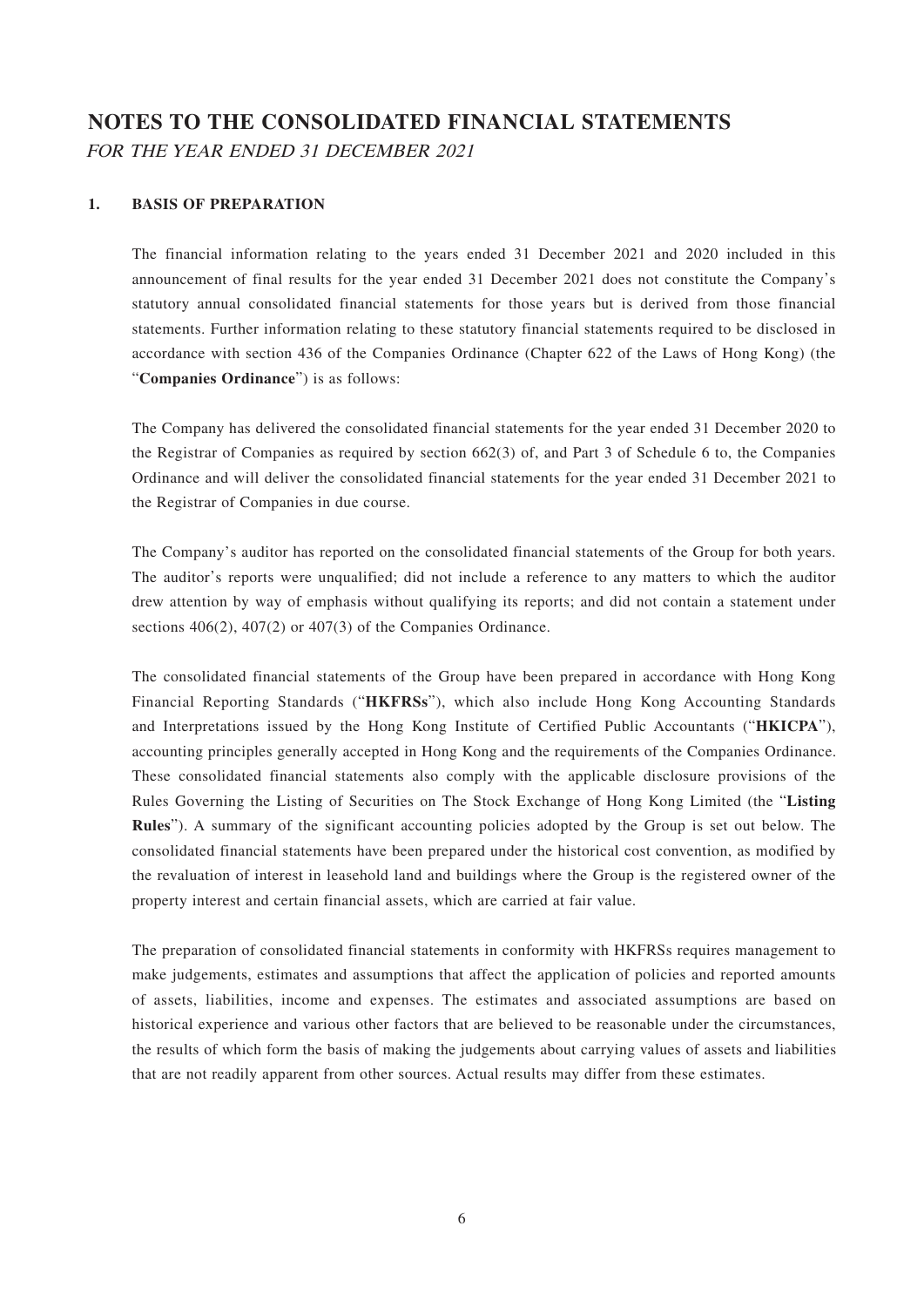The estimates and underlying assumptions are reviewed on an ongoing basis. Revisions to accounting estimates are recognised in the period in which the estimate is revised if the revision affects only that period, or in the period of the revision and future periods if the revision affects both current and future periods.

### **2. APPLICATION OF AMENDMENTS TO HKFRSs**

#### **Amendments to HKFRSs that are mandatorily effective for the current year**

In current year, the Group has applied the following amendments to HKFRSs issued by the HKICPA for the first time, which are mandatorily effective for the annual reporting periods beginning on or after 1 January 2021 for the preparation of the consolidated financial statements:

• Amendments to HKFRS 9, HKAS 39, HKFRS 7, HKFRS 4 and HKFRS 16, Interest Rate Benchmark Reform – Phase 2

In addition, the Group has early adopted the amendment to HKFRS 16, Covid 19-Related Rent Concessions beyond 30 June 2021, which is effective for the annual reporting periods beginning on or after 1 April 2021.

The application of the amendments to HKFRSs in the current year had no material impact on the Group's financial positions and performance for the current and prior years and/or on the disclosures set out in these consolidated financial statements.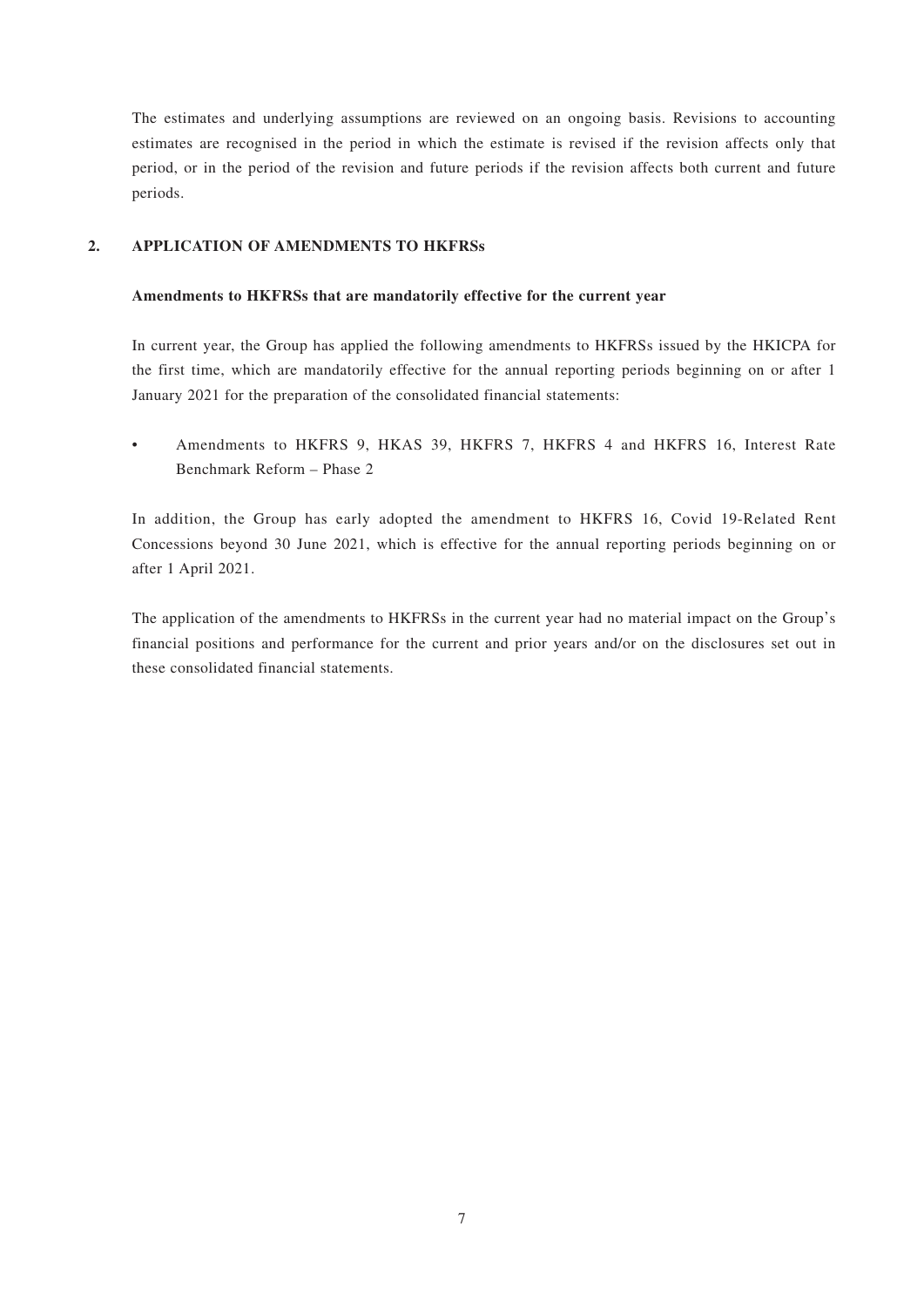#### **3. REVENUE AND SEGMENT REPORTING**

The Group manages its business by a mixture of both business lines and geographical location. In a manner consistent with the way in which information is reported internally to the Group's top management for the purposes of assessing segment performance and allocating resources between segments, the Group has identified, on a product basis, four reportable segments.

The segment results for the year ended 31 December 2021 are as follows:

|                                        | Industrial                     | <b>Plastic</b>              |                              | Printed<br>circuit        | Other                         |                                 |                                 |
|----------------------------------------|--------------------------------|-----------------------------|------------------------------|---------------------------|-------------------------------|---------------------------------|---------------------------------|
|                                        | consumables<br><b>HK\$'000</b> | products<br><b>HK\$'000</b> | Machinery<br><b>HK\$'000</b> | boards<br><b>HK\$'000</b> | operations<br><b>HK\$'000</b> | Eliminations<br><b>HK\$'000</b> | Consolidated<br><b>HK\$'000</b> |
| <b>REVENUE</b>                         |                                |                             |                              |                           |                               |                                 |                                 |
| External sales                         | 501,130                        | 554,370                     | 1,183,181                    | 793,910                   | 42,714                        |                                 | 3,075,305                       |
| Inter-segment sales (Note)             | 27,857                         | 260                         | 3,433                        |                           | 4                             | (31, 554)                       |                                 |
| Total revenue                          | 528,987                        | 554,630                     | 1,186,614                    | 793,910                   | 42,718                        | (31, 554)                       | 3,075,305                       |
| <b>Segment results</b>                 | 44,763                         | 31,285                      | 50,432                       | (19,670)                  | 39,957                        |                                 | 146,767                         |
| Unallocated corporate expenses         |                                |                             |                              |                           |                               |                                 | (26,954)                        |
| Operating profit                       |                                |                             |                              |                           |                               |                                 | 119,813                         |
| Investment income                      |                                |                             |                              |                           |                               |                                 | 6,255                           |
| Share of results of associates         |                                |                             |                              |                           |                               |                                 | 5,140                           |
| Loss on deregistration of a subsidiary |                                |                             |                              |                           |                               |                                 | (348)                           |
| Finance costs                          |                                |                             |                              |                           |                               |                                 | (17,741)                        |
| Profit before tax                      |                                |                             |                              |                           |                               |                                 | 113,119                         |
| Income tax expense                     |                                |                             |                              |                           |                               |                                 | (28,914)                        |
| Profit for the year                    |                                |                             |                              |                           |                               |                                 | 84,205                          |

Note:

Inter-segment sales are determined at prevailing market rates.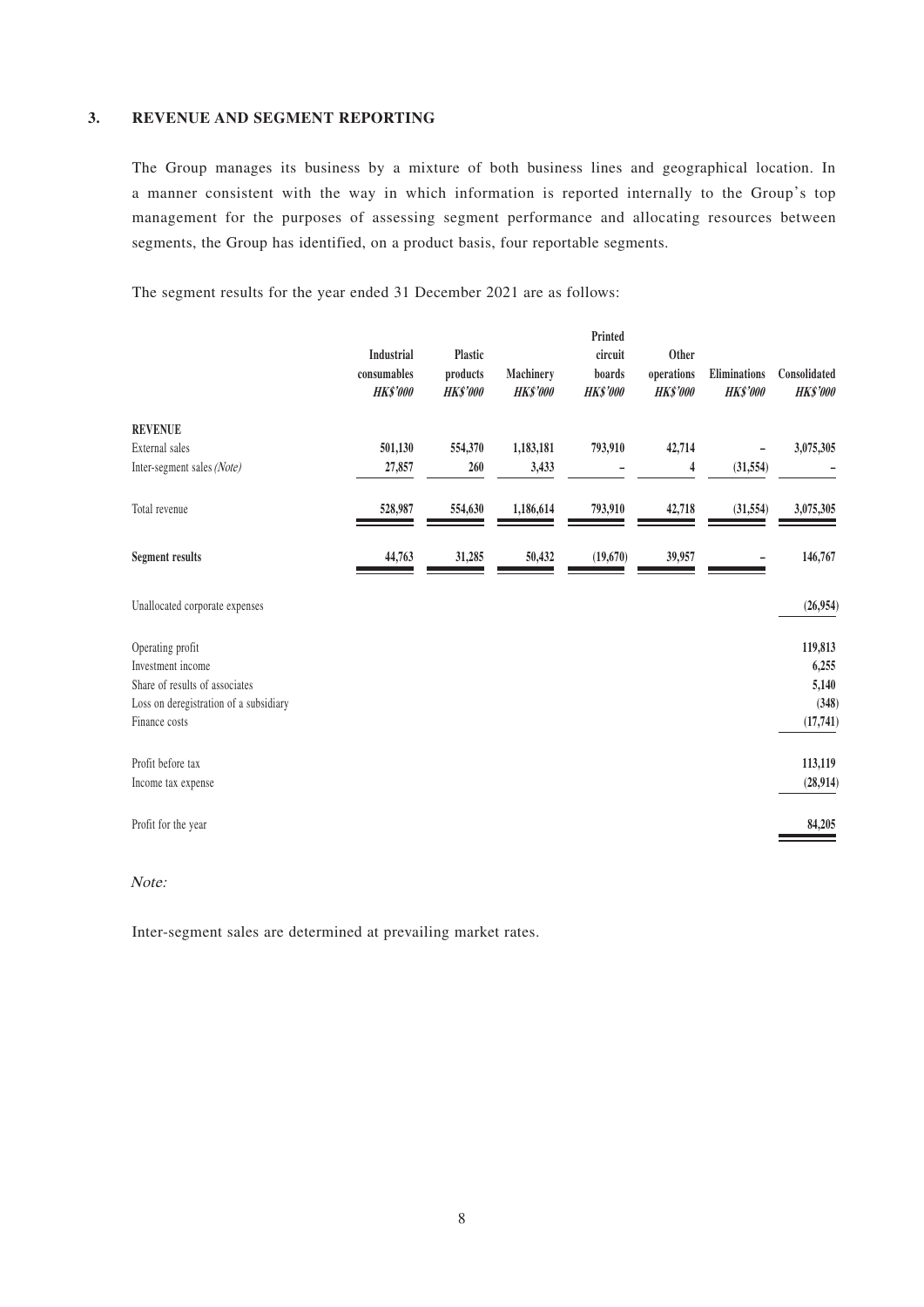The segment results for the year ended 31 December 2020 are as follows:

|                                        | Industrial<br>consumables<br><b>HK\$'000</b> | Plastic<br>products<br><b>HK\$'000</b> | Machinery<br><b>HK\$'000</b> | Printed<br>circuit<br>boards<br><b>HK\$'000</b> | Other<br>operations<br><b>HK\$'000</b> | Eliminations<br><b>HK\$'000</b> | Consolidated<br><b>HK\$'000</b> |
|----------------------------------------|----------------------------------------------|----------------------------------------|------------------------------|-------------------------------------------------|----------------------------------------|---------------------------------|---------------------------------|
| <b>REVENUE</b>                         |                                              |                                        |                              |                                                 |                                        |                                 |                                 |
| External sales                         | 339,105                                      | 435,523                                | 940,175                      | 690,443                                         | 26,775                                 |                                 | 2,432,021                       |
| Inter-segment sales (Note)             | 27,839                                       | 325                                    | 4,312                        |                                                 | 40                                     | (32,516)                        |                                 |
| Total revenue                          | 366,944                                      | 435,848                                | 944,487                      | 690,443                                         | 26,815                                 | (32,516)                        | 2,432,021                       |
| <b>Segment results</b>                 | 20,522                                       | 9,361                                  | 25,777                       | 14,086                                          | 6,768                                  |                                 | 76,514                          |
| Unallocated corporate expenses         |                                              |                                        |                              |                                                 |                                        |                                 | (26, 585)                       |
| Operating profit                       |                                              |                                        |                              |                                                 |                                        |                                 | 49,929                          |
| Investment income                      |                                              |                                        |                              |                                                 |                                        |                                 | 4,578                           |
| Share of results of associates         |                                              |                                        |                              |                                                 |                                        |                                 | 2,617                           |
| Loss on disposal of an associate       |                                              |                                        |                              |                                                 |                                        |                                 | (49)                            |
| Loss on disposal of subsidiaries       |                                              |                                        |                              |                                                 |                                        |                                 | (1, 231)                        |
| Loss on deregistration of a subsidiary |                                              |                                        |                              |                                                 |                                        |                                 | (106)                           |
| Finance costs                          |                                              |                                        |                              |                                                 |                                        |                                 | (20,315)                        |
| Profit before tax                      |                                              |                                        |                              |                                                 |                                        |                                 | 35,423                          |
| Income tax expense                     |                                              |                                        |                              |                                                 |                                        |                                 | (9, 545)                        |
| Profit for the year                    |                                              |                                        |                              |                                                 |                                        |                                 | 25,878                          |

Note:

Inter-segment sales are determined at prevailing market rates.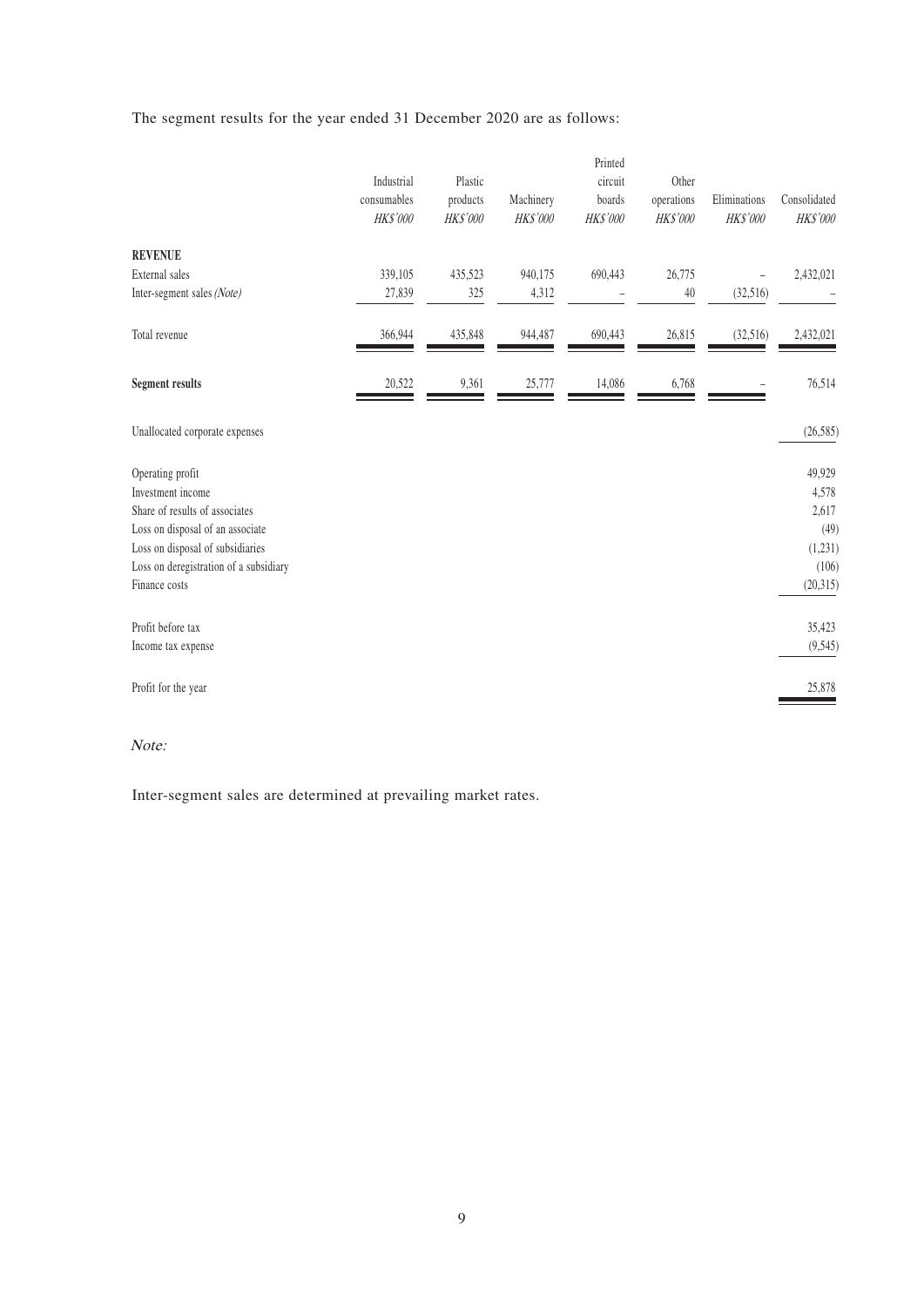### **Geographical information**

The following table provides an analysis of the Group's revenue by geographical market:

|                              | 2021            | 2020      |
|------------------------------|-----------------|-----------|
|                              | <b>HK\$'000</b> | HK\$'000  |
| Hong Kong                    | 356,623         | 305,626   |
| Mainland China               | 2,164,007       | 1,731,421 |
| Other Asia-Pacific countries | 434,691         | 317,556   |
| North America                | 30,154          | 19,563    |
| Europe                       | 89,830          | 57,855    |
|                              | 3,075,305       | 2,432,021 |

The following is an analysis of the Group's property, plant and equipment, right-of-use assets, goodwill and intangible assets ("**specified non-current assets**"), and additions to specified non-current assets, analysed by the geographical area in which the assets are located:

|                | <b>Specified</b>   | <b>Additions to</b> |                              |          |
|----------------|--------------------|---------------------|------------------------------|----------|
|                | non-current assets |                     | specified non-current assets |          |
|                | 2021               | 2020                | 2021                         | 2020     |
|                | <b>HK\$'000</b>    | <b>HK\$'000</b>     | <b>HK\$'000</b>              | HK\$'000 |
| Hong Kong      | 176,114            | 197,645             | 473                          | 867      |
| Mainland China | 554,961            | 548,337             | 50,672                       | 28,958   |
|                | 731,075            | 745,982             | 51,145                       | 29,825   |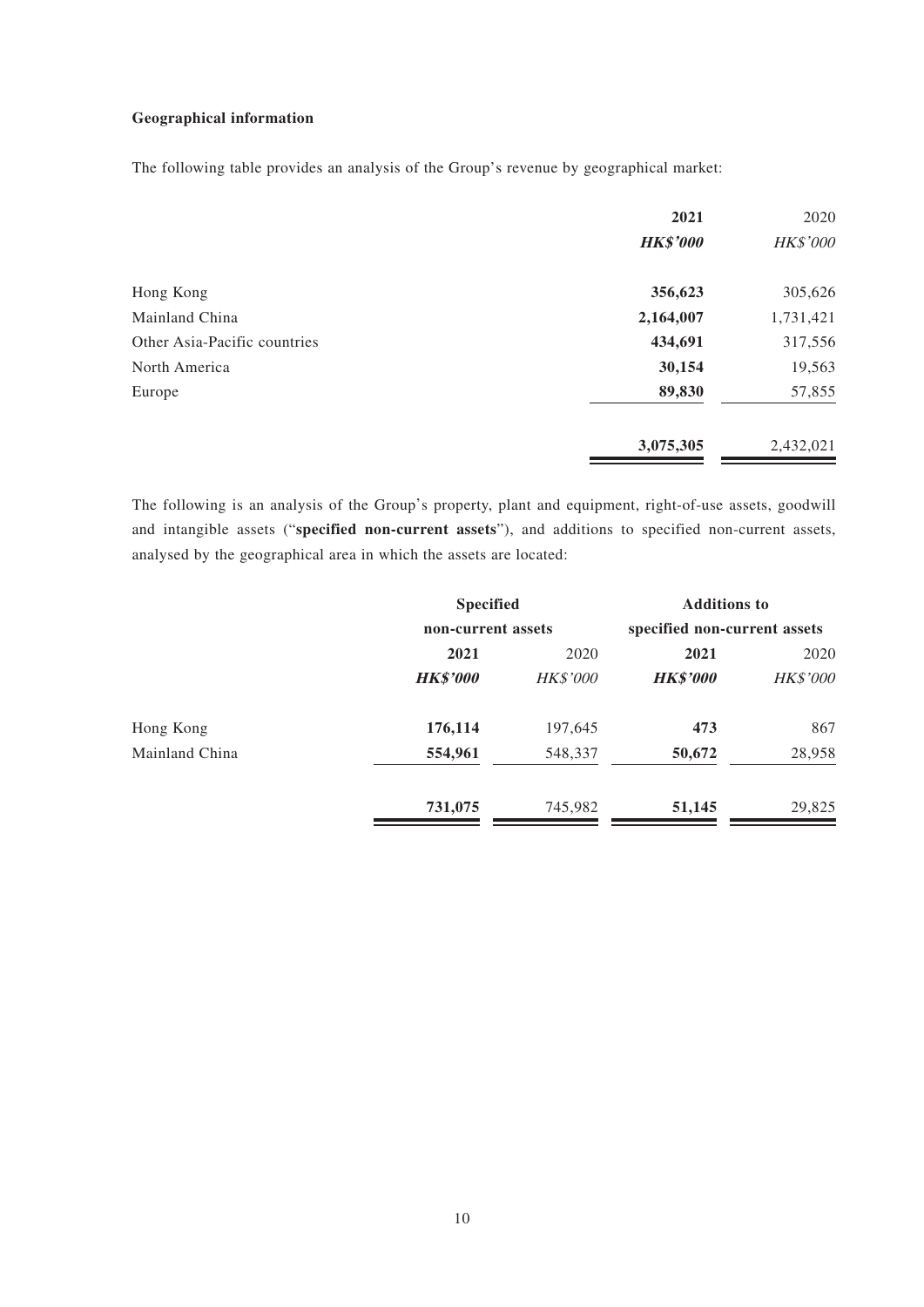#### **4. PROFIT BEFORE TAX**

Profit before tax has been arrived at after charging/(crediting) the following:

|                                                  | 2021            | 2020            |
|--------------------------------------------------|-----------------|-----------------|
|                                                  | <b>HK\$'000</b> | <b>HK\$'000</b> |
| (Reversal of allowance)/allowance for impairment |                 |                 |
| of bad and doubtful debts                        | (16, 616)       | 11,053          |
| Depreciation and amortisation on:                |                 |                 |
| - Property, plant and equipment                  |                 |                 |
| - Ownership interest in leasehold land and       |                 |                 |
| buildings held for own use                       | 15,990          | 15,171          |
| - Other owned assets                             | 43,945          | 45,937          |
| - Intangible assets                              | 1,383           | 1,383           |
| $-$ Right-of-use assets                          | 16,086          | 15,239          |

#### **5. INCOME TAX EXPENSE**

#### **Hong Kong profits tax**

The provision for Hong Kong profits tax for 2021 is calculated at 16.5% (2020: 16.5%) of the estimated assessable profits for the year, except for one subsidiary of the Group which is a qualifying corporation under the two-tiered profits tax rate regime. For this subsidiary, the first HK\$2,000,000 of assessable profits are taxed at 8.25% and the remaining assessable profits are taxed at 16.5%.

### **The People's Republic of China (the "PRC") enterprise income tax**

**(i)** Under the Law of the PRC on Enterprise Income Tax (the "**EIT Law**") and implementation of the EIT Law, the rate of the PRC subsidiaries is 25%. The Group's subsidiaries in the PRC are subject to PRC income tax at 25% unless otherwise specified.

### **(ii) High and New Technology Enterprise ("HNTE")**

According to the EIT Law and its relevant regulations, entities that qualified as HNTE are entitled to a preferential income tax rate of 15%. Certain of the Group's subsidiaries are qualified as HNTE and are subject to income tax at 15% for 2021.

The 15% preferential tax rate applicable to HNTE is subject to renewal approval jointly by the relevant authorities, upon expiry of the three-year grant period, according to the prevailing income tax regulations.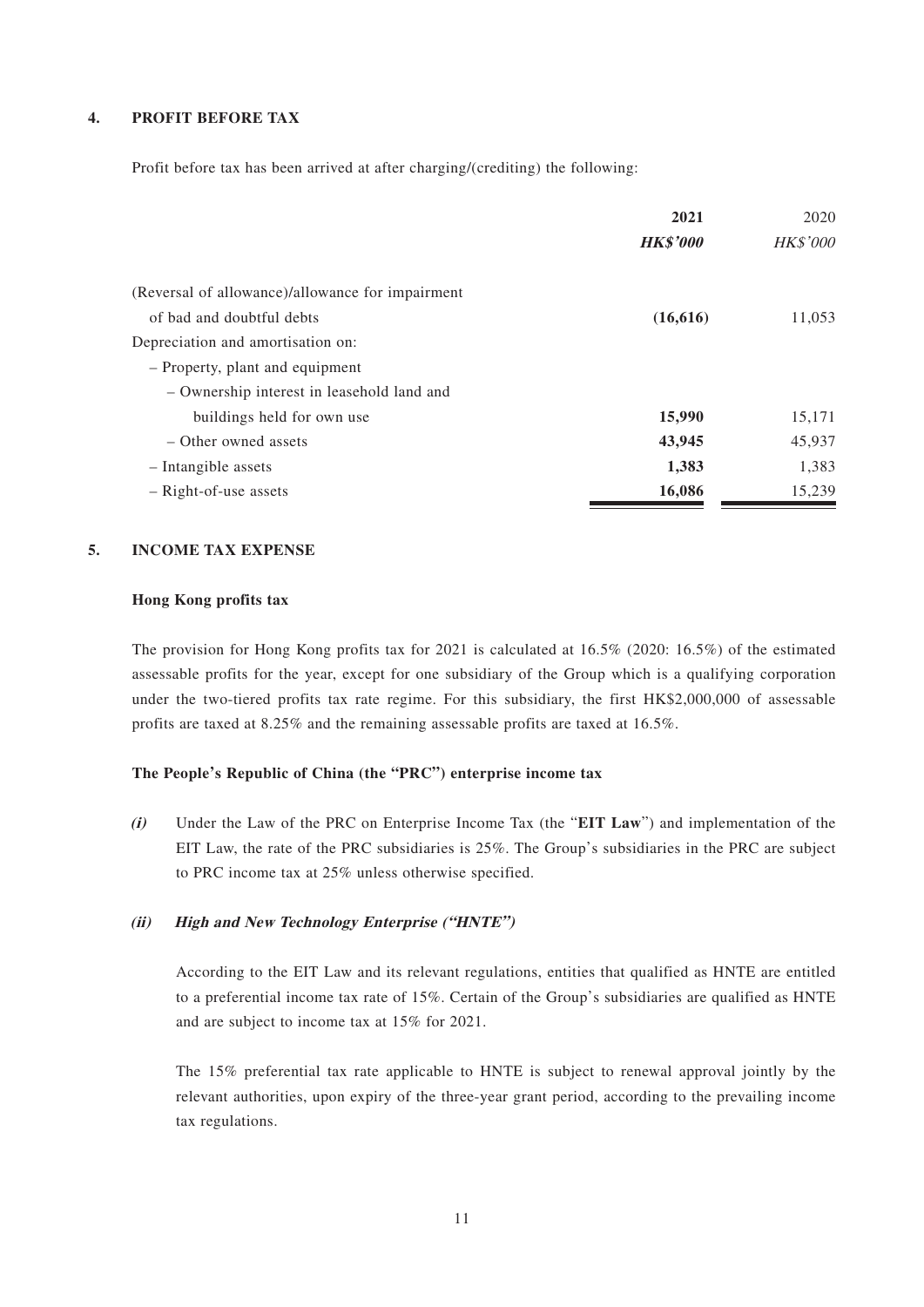|                                                                 | 2021            | 2020     |
|-----------------------------------------------------------------|-----------------|----------|
|                                                                 | <b>HK\$'000</b> | HK\$'000 |
| Tax charge comprises:                                           |                 |          |
| <b>Current</b> tax                                              |                 |          |
| Hong Kong profits tax                                           |                 |          |
| Current year                                                    | 2,388           | 1,429    |
| Over-provision in prior years                                   | (124)           | (191)    |
|                                                                 | 2,264           | 1,238    |
| The PRC enterprise income tax                                   |                 |          |
| Current year                                                    | 18,677          | 16,059   |
| (Over-provision)/under-provision in prior years                 | (2, 294)        | 164      |
|                                                                 | 16,383          | 16,223   |
| <b>Deferred</b> tax                                             |                 |          |
| Deferred taxation relating to the origination and (reversal) of |                 |          |
| temporary differences                                           | 7,373           | (7,916)  |
| Impact of change in tax rate                                    | 2,894           |          |
|                                                                 | 10,267          | (7, 916) |
| Income tax expense for the year                                 | 28,914          | 9,545    |

#### **6. EARNINGS PER SHARE – BASIC**

The calculation of basic earnings per ordinary share attributable to equity shareholders of the Company is based on the Group's profit for the year attributable to the equity shareholders of the Company approximately HK\$89,732,000 (2020: approximately HK\$19,578,000) and the weighted average number of 861,930,692 (2020: 861,930,692) ordinary shares in issue during the year.

No diluted earnings per share is presented as there were no potential ordinary shares in issue for the years ended 31 December 2021 and 2020.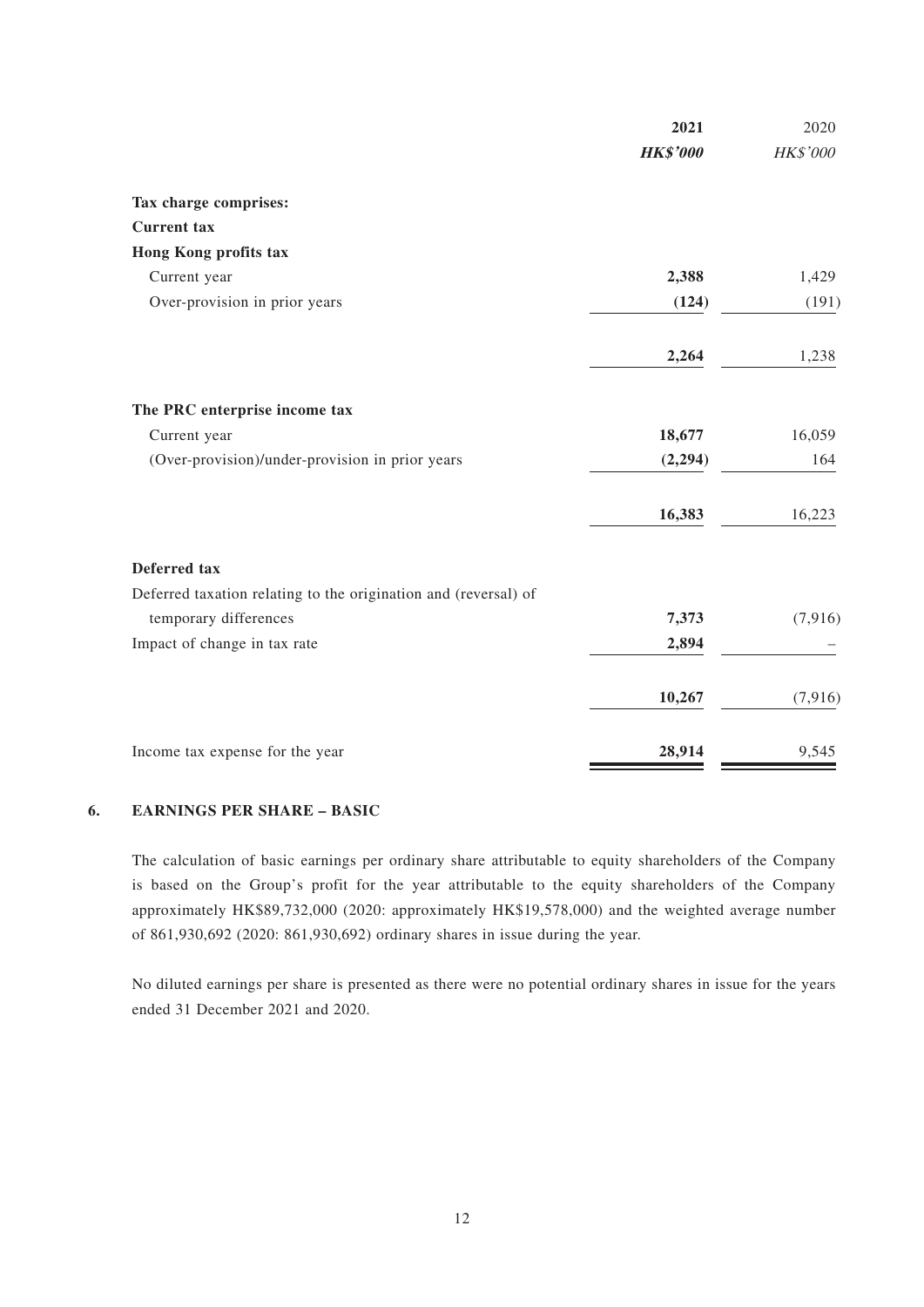### **7. GOODWILL**

| <b>COST</b>                                              |        |
|----------------------------------------------------------|--------|
| At 1 January 2020, 31 December 2020 and 31 December 2021 | 53,483 |
| <b>ACCUMULATED IMPAIRMENT</b>                            |        |
| At 1 January 2020 and 31 December 2020                   |        |
| Impairment loss recognised for the year                  | 20,487 |
| At 31 December 2021                                      | 20,487 |
| <b>CARRYING AMOUNT</b>                                   |        |
| At 31 December 2021                                      | 32,996 |
|                                                          |        |
| At 31 December 2020                                      | 53,483 |

HK\$'000

The amount represents goodwill arising from the acquisition of 100% equity interest in KFE Hong Kong Co., Limited ("**KFE**") in 2013. For the purpose of impairment testing, goodwill has been allocated to an individual cash-generating unit, representing KFE, a subsidiary in the processing and trading of printed circuit boards segment.

The Directors reviewed the carrying value of the goodwill, taking into account an independent valuation report prepared by a professional valuer, Cushman & Wakefield Limited. Based on the assessment and the valuation report, as a result of facing more operational challenges due to a squeeze in supply chains resulting from shortages in labour, raw materials and components, as well as tight logistics capacity, all putting upward pressure on costs which led to decrease in gross margin of KFE's products, an impairment loss of HK\$20,487,000 was recognised in the consolidated income statement during the year ended 31 December 2021.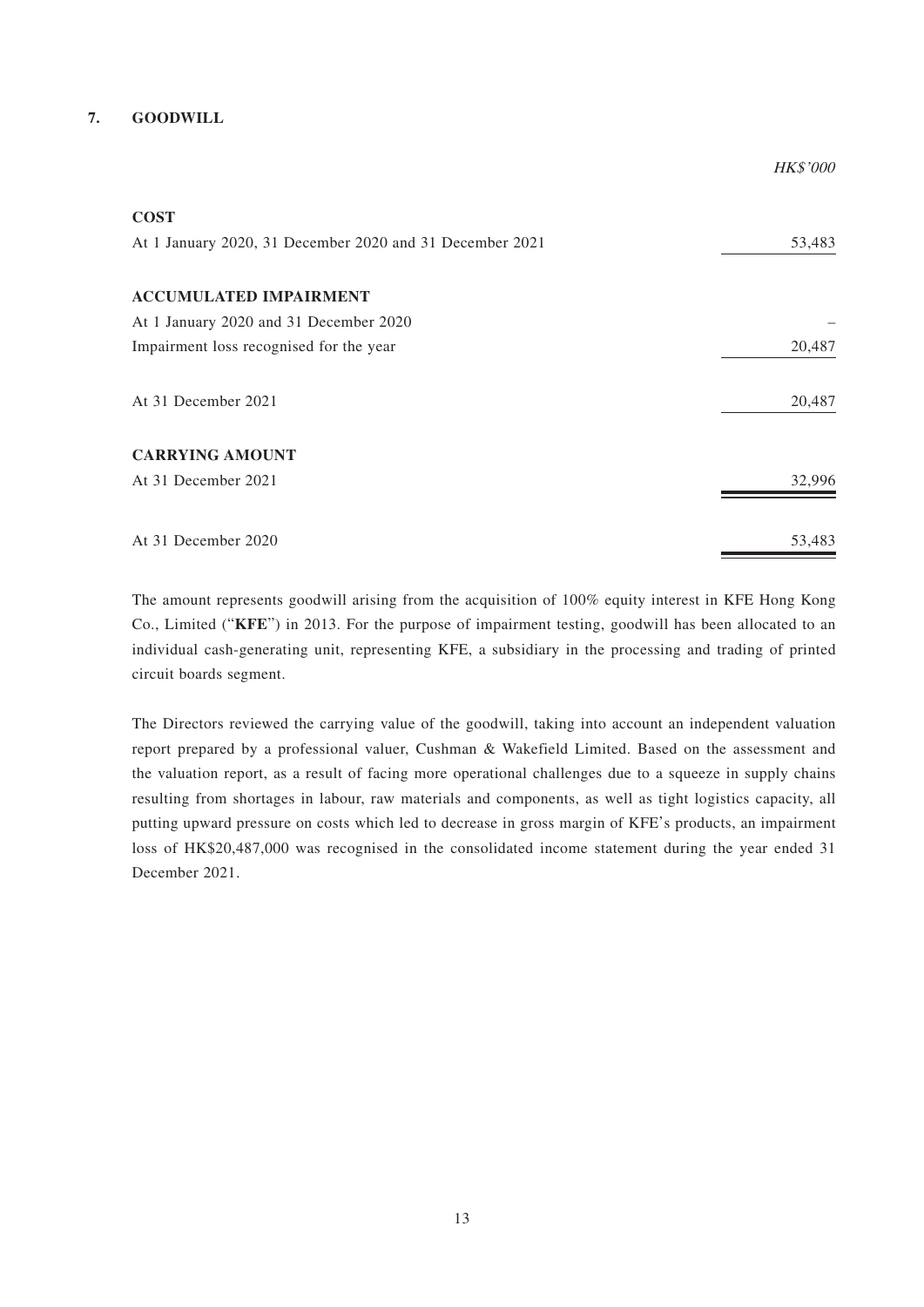### **8. TRADE AND OTHER RECEIVABLES**

|                                                          | 2021            | 2020            |
|----------------------------------------------------------|-----------------|-----------------|
|                                                          | <b>HK\$'000</b> | <b>HK\$'000</b> |
| Trade and bills receivables                              | 907,240         | 853,447         |
| Less: allowance for impairment of bad and doubtful debts | (106,000)       | (112, 031)      |
|                                                          | 801,240         | 741,416         |
| Other receivables                                        | 65,685          | 113,267         |
| Less: allowance for impairment of bad and doubtful debts | (16,705)        | (17, 544)       |
|                                                          | 48,980          | 95,723          |
| Prepayments                                              | 37,153          | 28,623          |
| Amounts due from related parties                         | 27              | 52              |
|                                                          | 887,400         | 865,814         |

The Directors consider that the carrying amounts of trade and other receivables approximate to their fair values. All trade and other receivables are expected to be recovered or recognised as expense within one year.

The Group grants an average credit period of 90 days to 120 days to customers. An aging analysis of the trade and bills receivables at the end of the reporting period based on the invoice date and net of allowance for impairment of bad and doubtful debts is as follows:

|               | 2021            | 2020     |
|---------------|-----------------|----------|
|               | <b>HK\$'000</b> | HK\$'000 |
| 0 to 3 months | 550,778         | 586,318  |
| 4 to 6 months | 156,189         | 74,156   |
| 7 to 9 months | 52,790          | 41,456   |
| Over 9 months | 41,483          | 39,486   |
|               | 801,240         | 741,416  |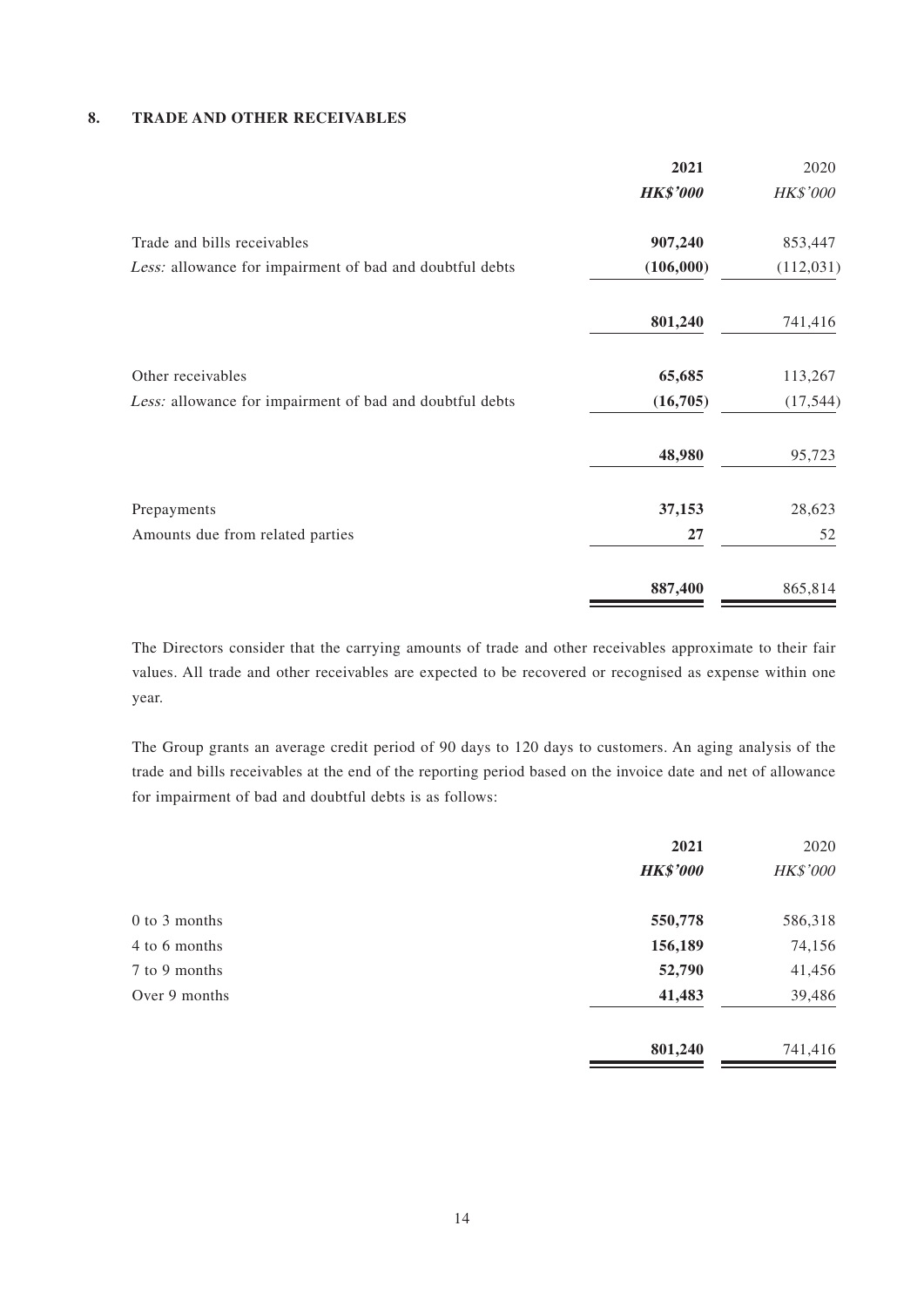#### **9. TRADE AND OTHER PAYABLES**

|                             | 2021            | 2020     |
|-----------------------------|-----------------|----------|
|                             | <b>HK\$'000</b> | HK\$'000 |
| Trade and bills payables    | 697,510         | 650,120  |
| Accruals and other payables | 156,234         | 159,849  |
|                             | 853,744         | 809,969  |

The Directors consider that the carrying amount of trade and other payables approximates to their fair values. All trade and other payables are expected to be settled or recognised as income within one year or are repayable on demand.

The aging analysis of the Group's trade and bills payables at the end of the reporting period based on the date of invoice is as follows:

|               | 2021            | 2020     |
|---------------|-----------------|----------|
|               | <b>HK\$'000</b> | HK\$'000 |
| 0 to 3 months | 480,862         | 485,431  |
| 4 to 6 months | 147,803         | 128,812  |
| 7 to 9 months | 21,583          | 14,262   |
| Over 9 months | 47,262          | 21,615   |
|               | 697,510         | 650,120  |

#### **10. DIVIDEND**

The Board did not recommend the payment of a final dividend for the year ended 31 December 2021 (31 December 2020: Nil).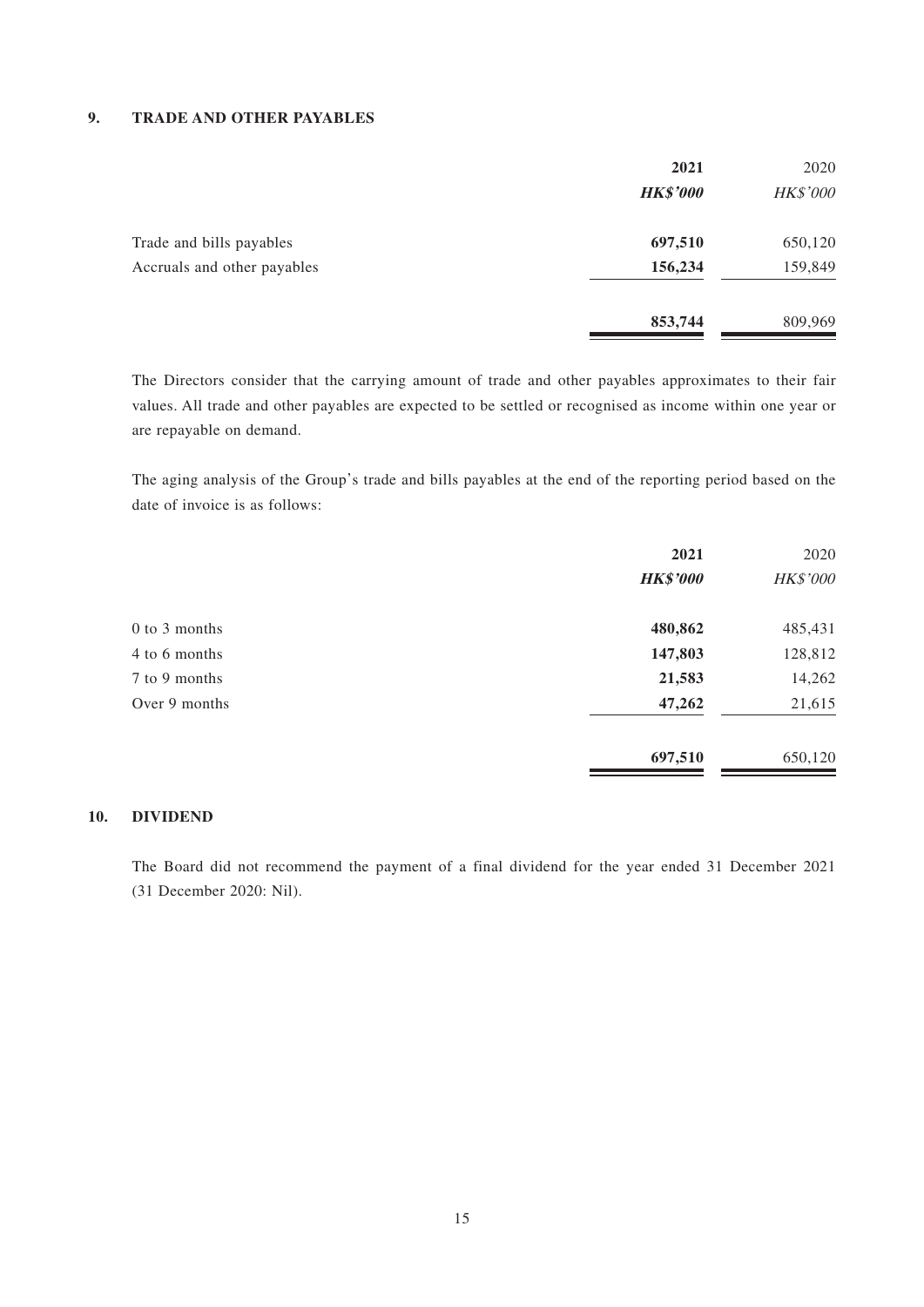## **MANAGEMENT DISCUSSION AND ANALYSIS**

## **FINANCIAL RESULTS**

### **Revenue**

Revenue of the Group for the year was approximately HK\$3,075,305,000 (2020: approximately HK\$2,432,021,000), an increase of 26.5% over the same period last year, which was mainly due to the increase of revenue of plastic products processing and manufacturing business and industrial consumables trading business.

### **Gross profit**

Gross profit of the Group increased by 33.5% over last year's to approximately HK\$544,491,000 (2020: approximately HK\$407,978,000), which was mainly due to the increase of gross profit of plastic products processing and manufacturing business. Gross profit margin of the Group also increased by 0.9 percentage points to 17.7% for the year as compared to that of last year.

### **Profit for the year**

The net profit of the Group greatly increased from approximately HK\$25,878,000 to approximately HK\$84,205,000. This increase was primarily due to gross profit margin of the Group has been significantly improved and for better cost control in this year.

### **Administrative expenses**

The administrative expenses of the Group was approximately HK\$213,423,000 for the year, decreased by 4.2% as compared to approximately HK\$222,678,000 for last year, mainly due to the implementation of effective cost measures by the Group.

### **Selling and distribution costs**

The selling and distribution cost of the Group for 2021 amounted to approximately HK\$197,414,000, increased by 30.6% as compared to approximately HK\$151,200,000 for last year. This increase was mainly due to significant increase in sales commission.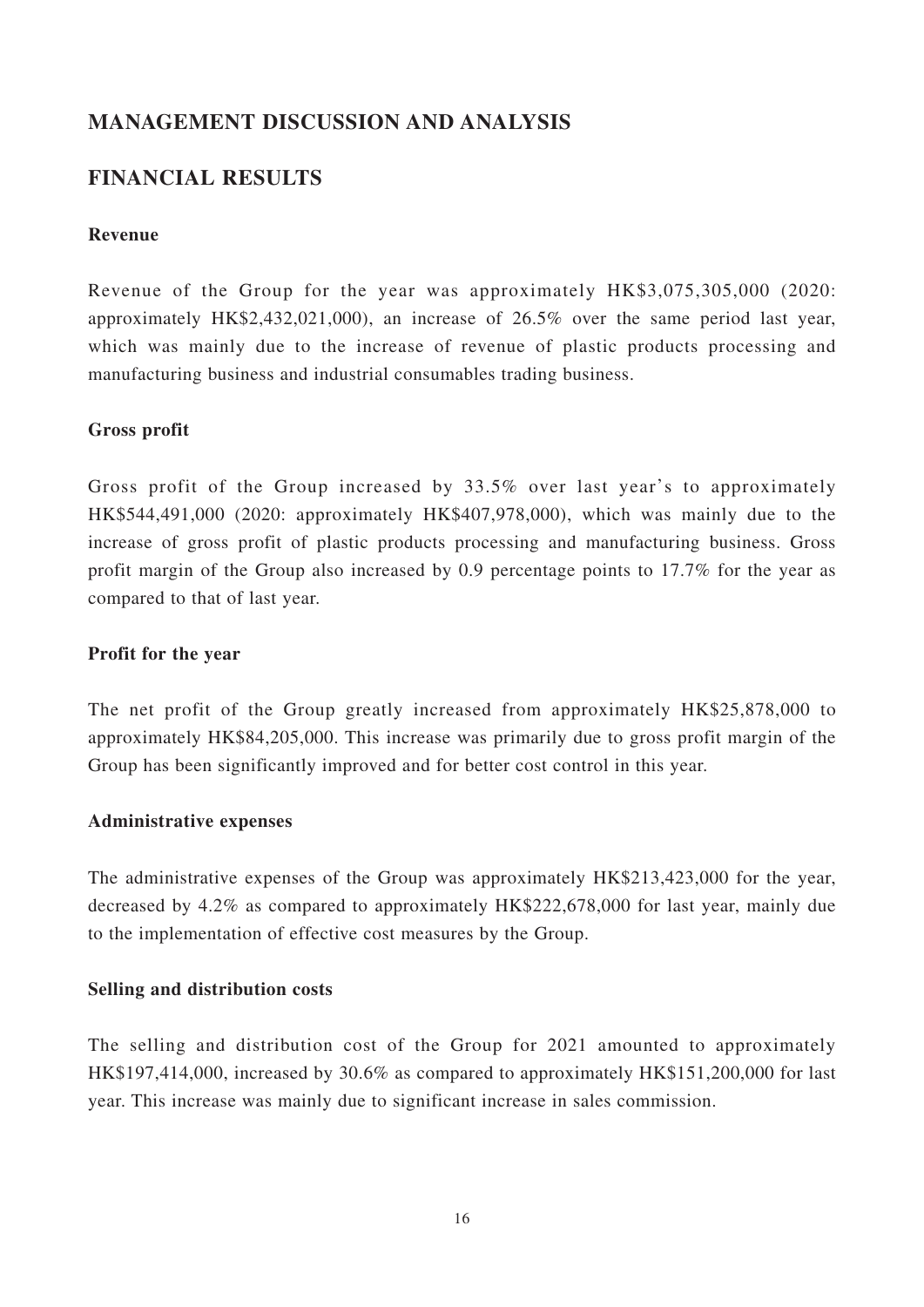### **Finance costs**

The Group's finance costs amounted to approximately HK\$17,741,000 for the year, representing a decrease by 12.7% as compared to approximately HK\$20,315,000 last year which was mainly due to gradual repayment on bank borrowings. The Group will continue to improve the efficiency of capital utilisation and strive for the most favorable conditions for bank credits, so as to reduce the overall finance charges.

## **Other income**

The net of other gains and income of the Group decreased by 58.0% from approximately HK\$15,829,000 for 2020 to approximately HK\$6,646,000 for 2021, which was mainly due to decrease in government grants.

## **BUSINESS REVIEW**

## **Machinery Manufacturing Business**

The Group's injection moulding machine ("**IMM**") manufacturing business achieved sustained growth for 2021. Strong order intake for IMM was notable especially in the first half of the year, in line with other machinery manufacturers in Mainland China. Throughout the year, sales of our small and medium-sized machines continue to dominate. Robust sales were recorded in customer industry segments such as daily consumer products, packaging, PVC (Polyvinyl Chloride), and household appliances. A highlight of our sales growth was growing customer adoption of customized industry specific machine series catered for PET (Polyethylene Terephthalate) packaging and IT electronics, as our customized features and solutions fit customers' sophisticated needs. Furthermore, sales to the automotive and consumer electronics industries rebounded from depressed levels experienced last year. Our export business also achieved notable year on year growth. In all, net profits for this business recorded notable growth compared to last year.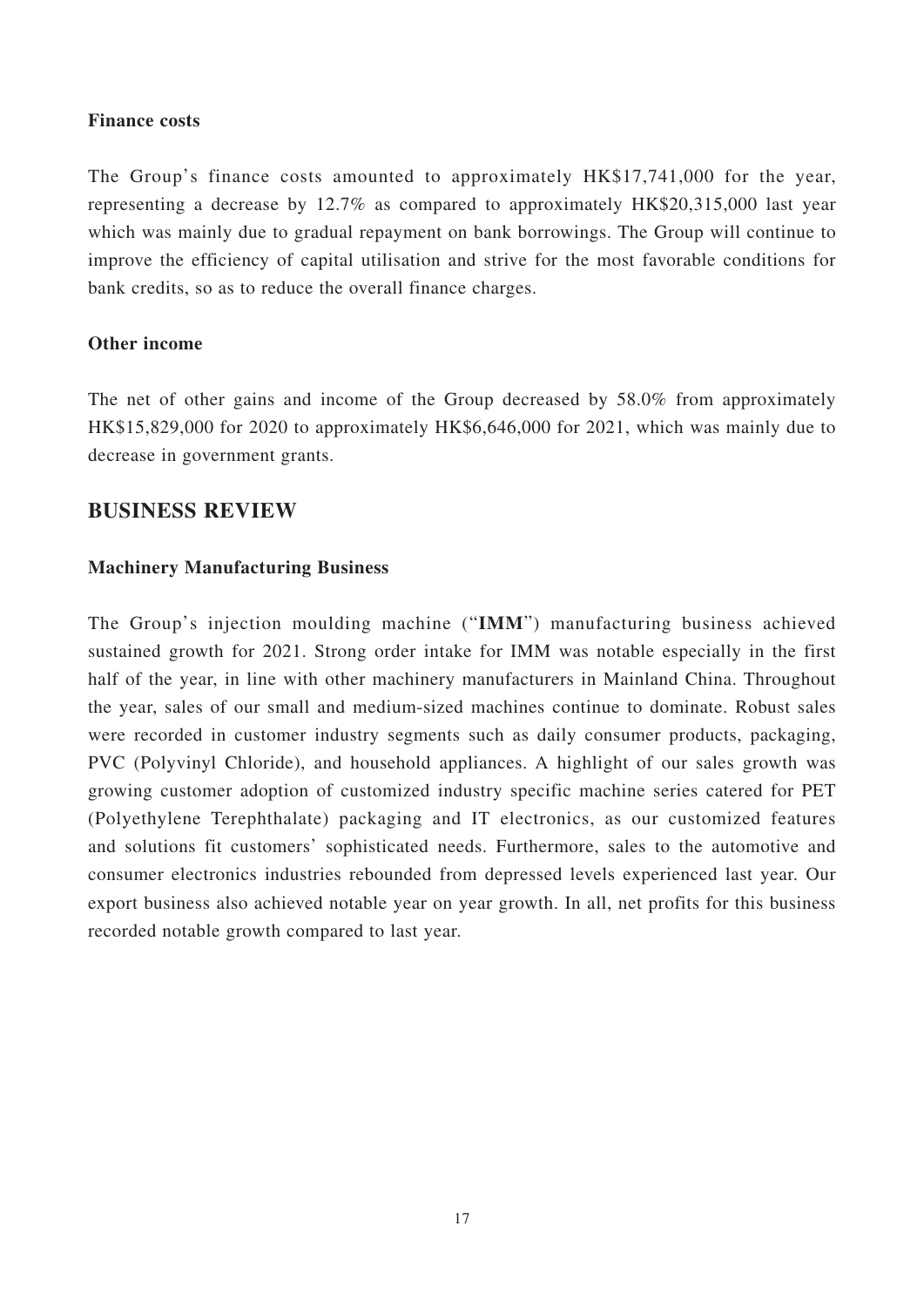However, despite strong order intake in the first half of 2021 which pushed our production capacity to peak levels, the expected pullback in demand was visible since the third quarter. Demand for IMM was notably weaker in the second half of the year as customers in multi-segments experienced soaring raw materials costs, abrupt electricity shortages, unprecedented surges of freight costs for shipment and limited supply of containers, which hindered customers' sales and investment sentiments. Despite pullback in order intake, orders for large-sized two-platen machines rebounded slightly in the second half of the year. Our latest version of full electric machines was successfully launched this year with satisfactory customer feedback on machine features and quality. We are confident our full electric series will suit the changing customer requirements in reduced energy consumption, injection moulding precision and stability, and digital transformation.

Amid strong growth in orders and sales, the business confronted key challenges in supply chain management and agile production management. Delivery of key components were disrupted and reduced our production efficiency in the first half of 2021, as our industry peers scrambled to secure timely supplies. Costs for raw materials namely cast iron, motion and drive components surged past record levels. In response, selling prices were adjusted slightly upwards but impact of increased raw materials costs was not fully passed onto customers and as a result, affected our profit margins. With high praise to our production teams, the two production plants responded in an agile fashion to ramp up production capacities and efficiencies to deliver the orders focused on small and medium-sized machines.

New machining centres and production equipment were successfully installed and on line in the latter half of 2021. In addition, water-based spray painting lines were further expanded to align with strict air pollutants emissions reduction goals. These new investments will further enhance our production capabilities and capacities to meet future growth targets.

Customer adoption of our self-developed smart digital industrial platform "iSee 4.0" are encouraging, while our production bases have further integrated our highly customized version of "iSee 4.0" to enhance digitalization of our production and management processes.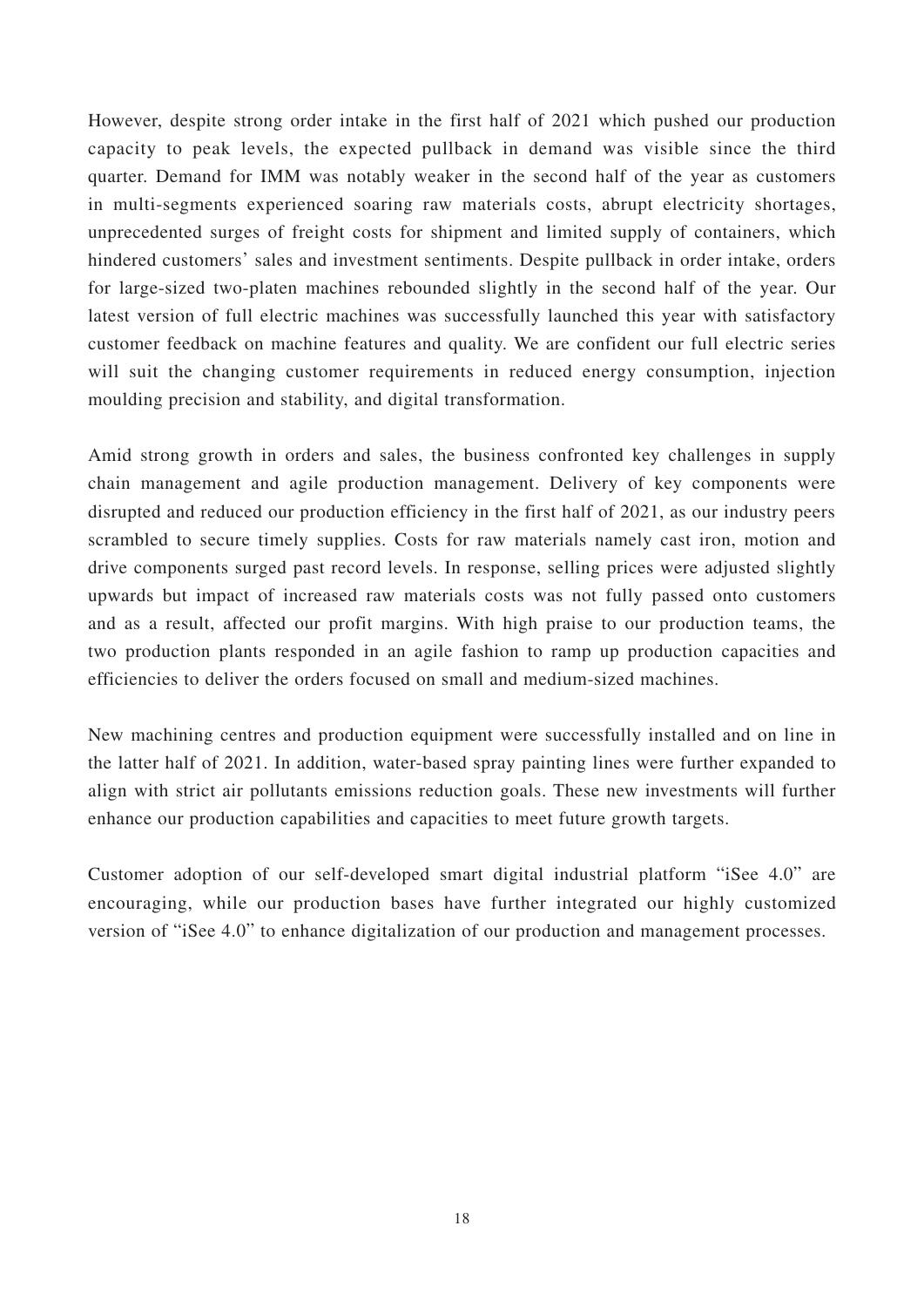While the Group is confident in the IMM business's progress in product development and its abilities to achieve growth in an expanding market in the longer term, we are cautious on our business outlook for 2022. Rising and volatile costs in terms of raw materials, parts and components, labour, and shipment are likely to affect our business and customers in the coming year. Forecast for domestic and global demands for plastic goods and machines are difficult to sustain previous high growth rate. Therefore, any change will have a material impact on the performance of this business. Furthermore, the IMM business will focus on further penetrating key industries such as renewable energy, electric vehicles, infrastructures, medicals, and consumer electronics to adapt with the changing economic environment. In order to further solidify our competitive strength and achieve sustainable business growth in the long run, the Group supports further investments in research and development, capital expenditures, talent recruitment and training development.

For the extrusion and rubber injection moulding machines and hydraulic presses manufacturing business, it achieved steady growth in financial performance compared to last year. Sales of our customized and highly automated rubber injection moulding machine series catered to the transportation and automotive industries recorded satisfactory growth in Mainland China and export markets. Our five-layer co-extrusion machines specialized for the automotive market continues to attract support from key customers. Additionally, our highly automated hydraulic presses systems specially designed for automotive braking parts achieved breakthrough in orders from key customers. Further expansion on innovative applications will continue to strengthen our areas of competitive differentiation.

Despite achieving satisfactory growth momentum, the management team devoted significant effort to confront major challenges. Raw materials prices, namely cast iron, machining of parts, motion and drive components surged to new heights, while the management team worked closely with suppliers to ensure timely delivery of raw materials and components. The business alleviated the negative impact of high raw material costs by promoting higherend customized models, revise selling price, and closely cooperate with suppliers. Moreover, overseas freight and shipment costs surged to record levels which affected our order intake, sales, and timely delivery to export markets.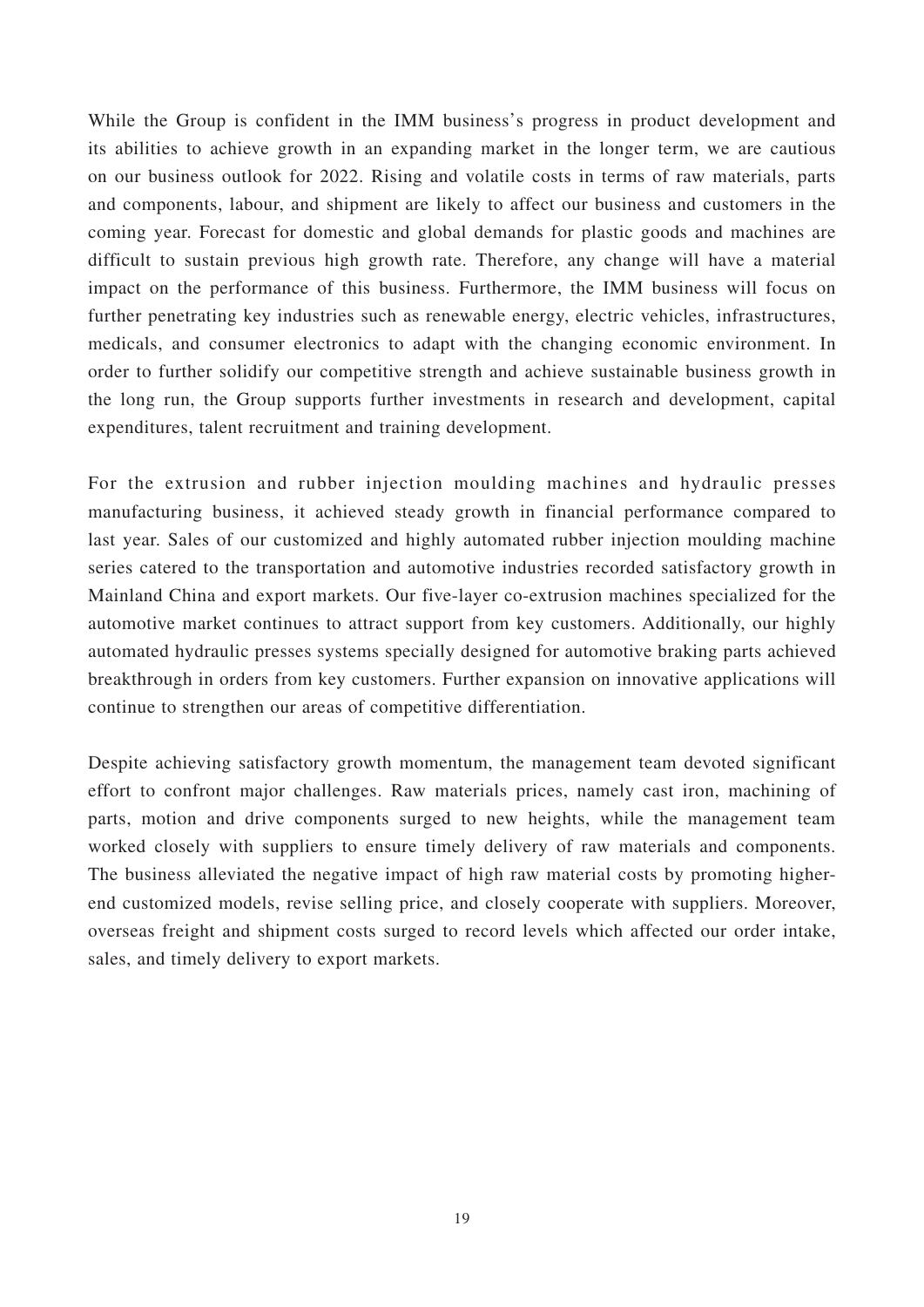The business also achieved notable awards and recognitions in terms of research and development and innovation. Our rubber track automatic production machines(全段橡膠履 帶成型機)and multi-layer nylon automotive tubes and bellows extrusion line(多層尼龍複 合管擠出生產線)obtained the awards of "The First (Set) Key Technical Equipment Project in Dongguan City(東莞市首台(套)重點技術裝備)" and "Famous Quality High-tech Products of Guangdong Province(廣東省名優高新技術產品)", respectively. In addition, our continuous efforts in research and development was recognized by the Department of Industry and Information Technology of Guangdong Province, being awarded as one of the "Specialized, Refined, Unique and Innovated Small and Medium-sized Enterprises in Guangdong Province in 2021 (2021年廣東省專精特新中小企業)".

For the upcoming year, the Group is cautiously optimistic of achieving steady growth. The automotive, heavy transportation and electric vehicle industries are the key markets for this business, and we expect these industries to remain vibrant and be in search of reliable and customized plastic processing solutions. However, key risks and challenges will be the uneven pace of domestic and global economic recovery, raw materials price volatility, fluctuating foreign currency rates and overseas shipment costs. In response to these risks and challenges, the business will devote resources for continuous research and development for customized solutions, cultivating talents and training development.

### **Plastic Products Processing and Manufacturing Business**

The plastic food packaging processing plant in Zhuhai maintained moderate growth for 2021. Our efforts to ensure fine quality and timely delivery despite the ongoing pandemic earned increased orders from long-term major customers in the baby formula industry and health supplements industry. A number of key new projects were successfully obtained after months of design and engineering development. However, export business mainly serving customers in the confectionary industries achieved only slight growth, as overseas freight costs rose to record levels and scarce supply of shipping containers hindered growth on our export business.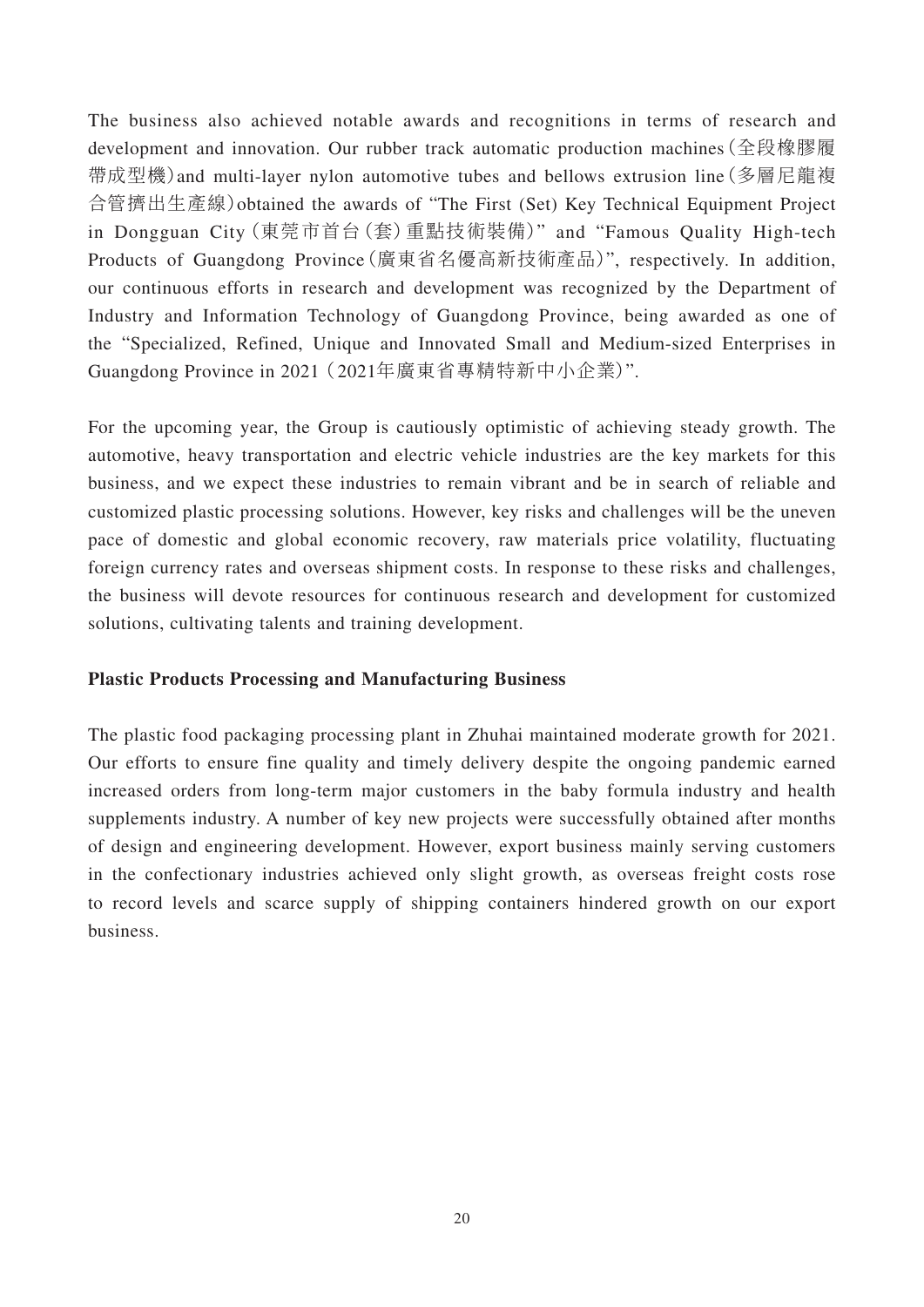Management team continued their focus on design and development of biodegradable plastics packaging solutions for our customers to cater for direction of future eco-friendly packaging that fit carbon reduction policies domestically and globally. Deployment of customized automation equipment were ongoing, and achieved the planned targets of direct labour reduction, quality improvements, and increased production efficiencies. Furthermore, our digital smart manufacturing systems were further enhanced, with wider applications in the pipeline, in order to strive for real-time production monitoring, quality control traceability, and data analytics for further improvements.

During the year, the major headwinds for this business were the consistent rise of prices for plastic resins due to rise of crude oil prices, limited supplies, and rising costs of shipment. Although a portion of raw materials price increase was passed onto end customers, following pre-determined pricing adjustment mechanisms, but a portion had to be borne by our business. Additionally, profitability of this business was also adversely affected by increasing direct labour costs and higher frontline worker turnover.

As a result of our consistent and continuous dedication to food-grade workshop sanitary control, design and engineering, customized automated production lines, and business development milestones, the business was awarded the "High-Tech Enterprises in Guangdong Province(廣東省高新技術企業)" honour. This achievement will help future business development as well as potential income tax savings.

The Group will support further investments in design capabilities, research and development, capital expenditures, production automation, talent recruitment, and training development. The Group is cautiously optimistic to maintain steady growth after successfully bidding new project partnerships with key customers. Moreover, new customer development in the dairy industry and other sophisticated food packaging industry will continue.

The plastic components processing plant for household appliances in Hefei achieved growth amid challenging conditions. During the year, sales growth of household appliances in Mainland China became saturated while rising costs affected profits for key players in the industry. The business faced intense pressure to discount selling prices throughout the course of the year. In view of this, our management team responded proactively by mobilizing all departments to refine 5S practices, improved management techniques including the use of customized automation and digital systems to achieve unit cost savings and lower wastages. Special attention was paid to enhance staff training and effective management culture to strengthen employees' technical skillsets and competencies in combating challenges which may arise from the dynamic marketplace.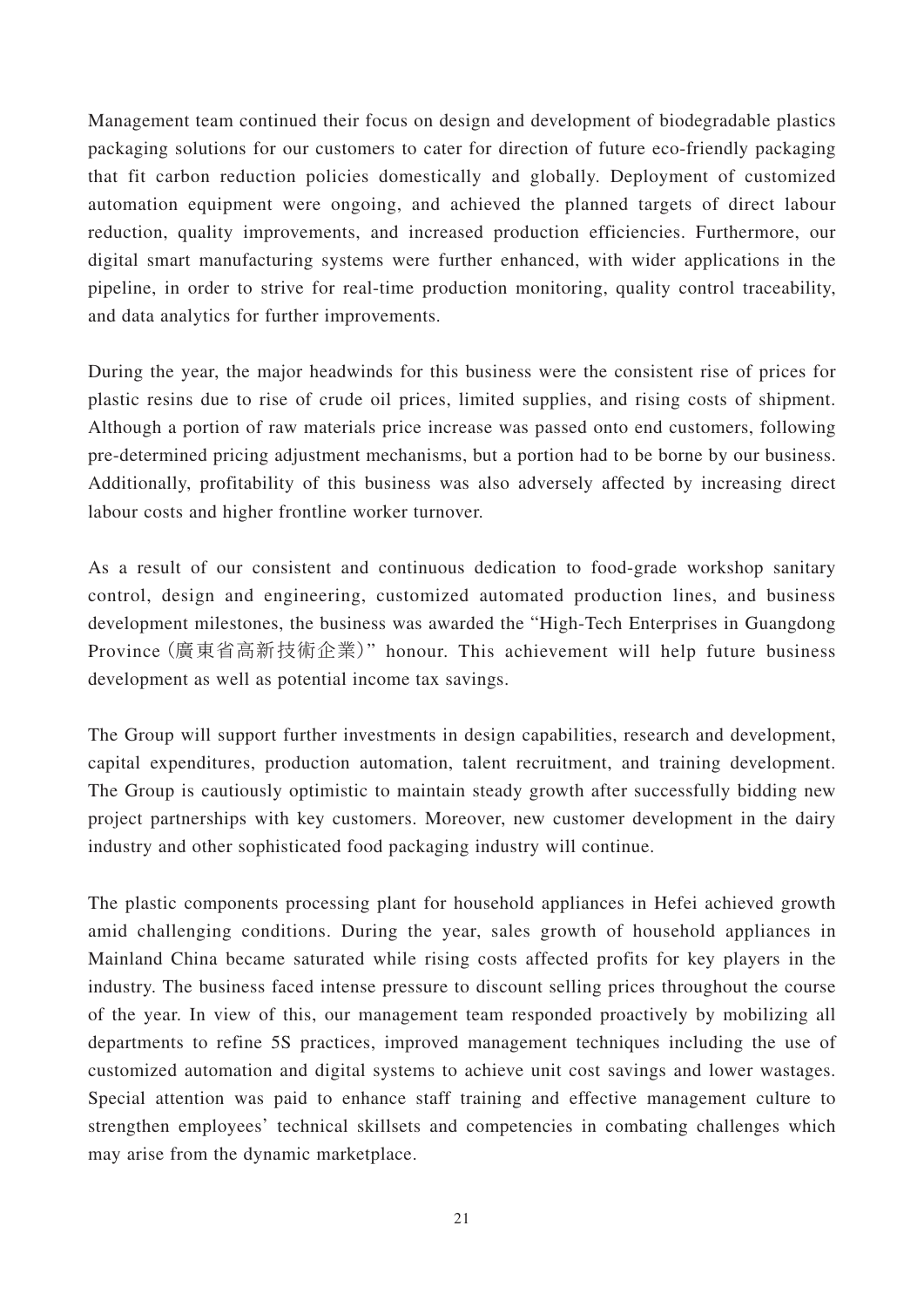Sales orders gradually ramped up in the latter part of 2021, as our main customer's appliance export business recovered. In addition to intense price negotiations with customers and confronting rising raw materials and labour costs, the management team not only focused on prudent financial control to ensure a healthy operating cash flow for business operations, but also successful bidding of key new projects so as to provide a foundation for steady growth for the upcoming year.

The business obtained the honour of "High-Tech Enterprises in Anhui Province(安徽省高新 技術企業)" as our long-term dedication to refined production technologies were recognized by Anhui provincial bureaus. This achievement will help with future customer development and potential income tax savings.

Outlook for the upcoming year is forecasted to be challenging. The market for household appliances is not forecasted to grow at significant pace as consumer spending is steady at best, and new home sales are weak in recent quarters, which affects household appliance demand. Meanwhile, raw materials costs are likely to remain high. Competition within the plastic processing industry for home appliances will continue to be intense. We will nevertheless continue to focus on lean manufacturing practices to ensure quality standards and unit cost savings and minimize the negative impact on the business.

The blow moulded plastic mannequin production plant in Dongguan recorded satisfactory growth despite a challenging year. As the pandemic outbreaks caused lockdowns and disruptions to our European retail based customers, sales and deliveries were weaker than expected in earlier parts of the year. Fortunately our major customer, a global sporting goods retailer, implemented their aggressive new shop expansion in Europe and in the PRC, ramped up our sales throughout the year. Our prior development efforts in terms of designs, rapid prototyping, quality assurance and reliable production capabilities are clearly paying off in earning the trust of this customer. Management team is confident the business grow further with close partnership with this customer and to leverage our reputation in fine quality blow moulded mannequins to expand our customer portfolio.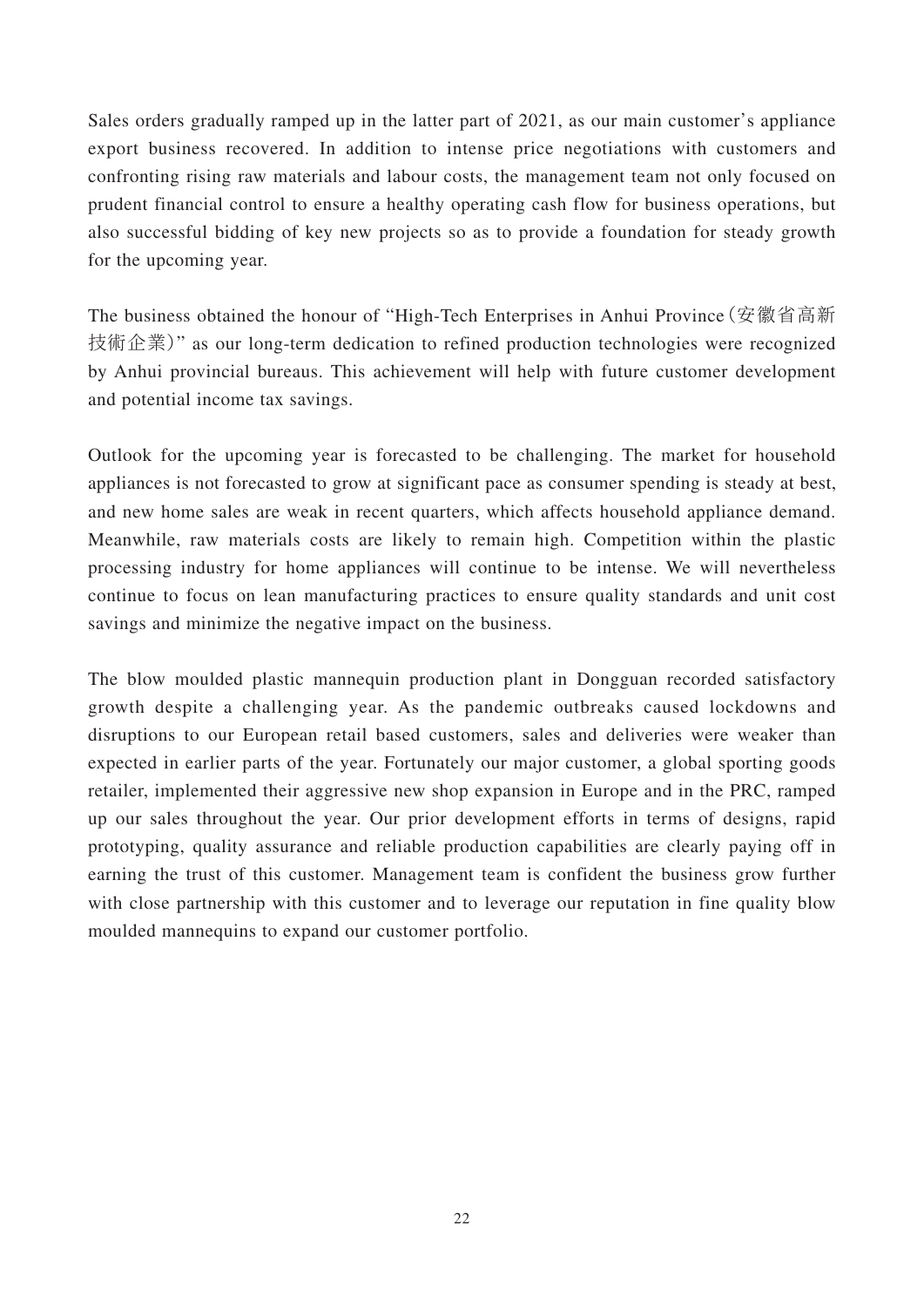Our production and engineering team performed well to confront various challenges. Plastic resins prices reached new heights during the year which raised our materials costs. Severe shortage in shipping containers and unprecedented rise in overseas freight costs affected our deliveries and costs. Market conditions for retailers have long been challenging as online retail continues eat into offline channels' market shares. Retailers also are paying close attention to recyclability and environmental concerns for their display items. Traditional mannequin manufacturers, especially those who produce fibreglass mannequins, are facing extreme difficulties as the PRC government and governments elsewhere continue to clamp down on pollution caused by fibreglass production and spray painting. Unit labour costs for traditional mannequin manufacturers are reaching historically high levels. We believe despite the overall slowdown of new retail store expansion, our eco-friendly and high quality blow moulded products will continue to attract more global brands in the future.

In view of the above, we will deploy resources in product designs and engineering, quality assurance processes, production capacity expansion, and market development. The Group is cautiously optimistic this business can sustain their growth trajectory if our fashion and sporting goods retail customers are able to execute their expansion plans as forecasted.

### **Printed Circuit Boards ("PCB") Processing and Trading Business**

The PCB processing business endured another difficult year in 2021. The price of copper soared to record highs and greatly affected our raw materials costs. Price of PCB base boards and other materials also consistently adjusted upwards to unprecedented levels. Our profits suffered even though sales volume increased. Our selling prices adjusted upwards in stages at varying times throughout the year, but could not dampen the large adverse impact of rising raw materials costs. Although orders from customers in automotive, consumer electronics, and gaming industries rebounded from low levels in the previous year, order inflows were uneven during the year.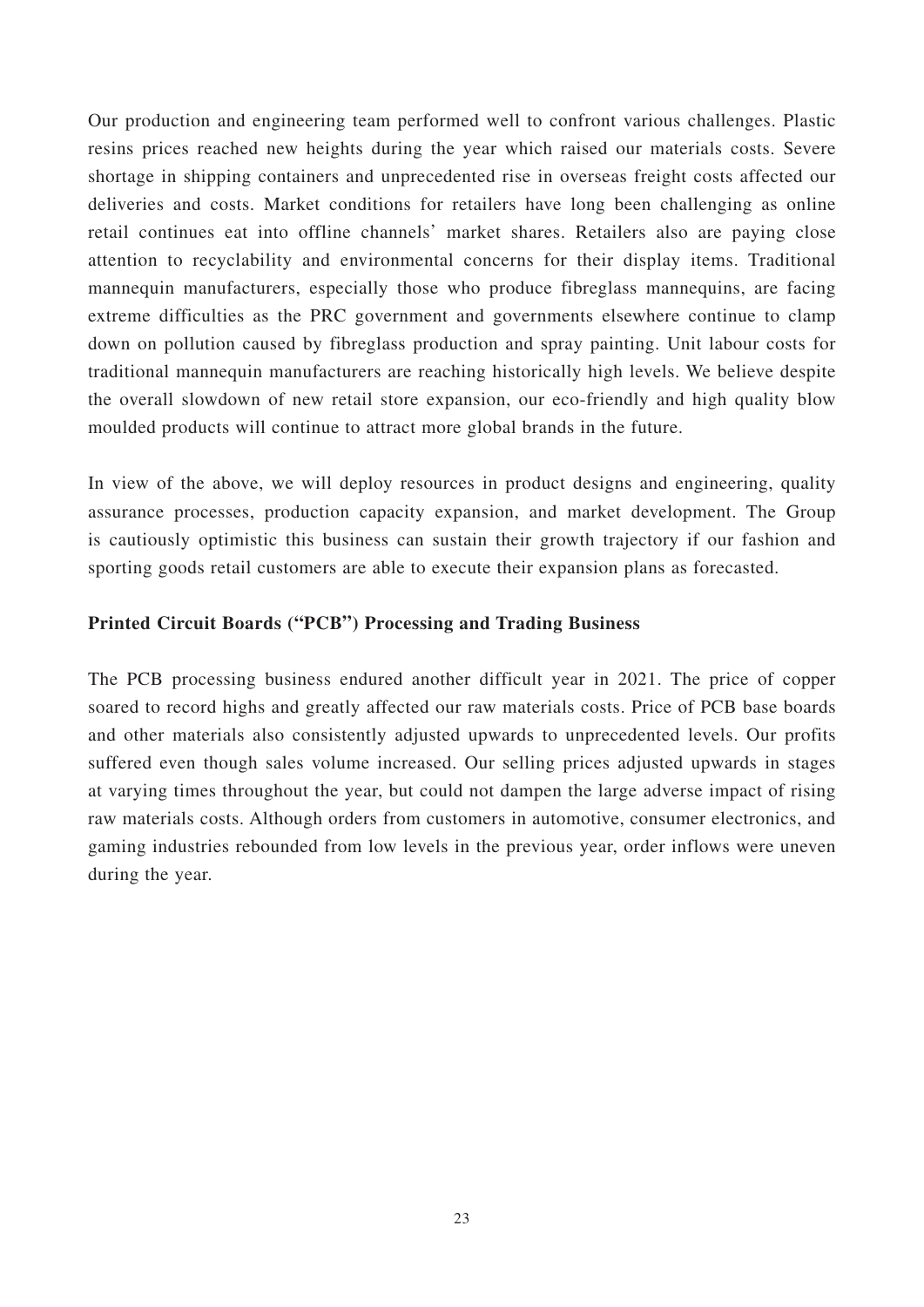Global shortages of integrated circuits and semi-conductors affected downstream customers' production and deliveries. This scenario did not subside and will continue to affect industries relying on integrated circuits and semi-conductors as key components of their products. In addition to rising raw material costs, the business faced labour shortages and rising labour costs. It affected our optimal production processes and efficiencies, while it was significantly increasing subcontracting of various production processes, which raised our production costs further. To alleviate rising materials costs pressure, the business had to increase inventory levels and made earlier cash payments to suppliers to secure a stable supply of raw materials.

The outlook is not promising for the upcoming year, as raw materials costs will likely remain at high levels, while orders forecast from key customers remain cautious in the coming quarters. Our management team will focus on reengineering production processes and structures to suit our order patterns and target to decrease subcontracting needs. However, a quick turnaround may prove difficult. Nevertheless, cash flows remain healthy at the moment and our long-term prudent financial management focus will not be deviated.

The PCB trading business achieved slight growth in sales and profits. Previous years' business development efforts paid off in earning new projects from Japanese automotive and consumer electronics customers. Sourcing costs increased as manufacturers adjusted selling prices reflecting rising raw materials costs, however such increases did not materially impact our profits due to effective management. Trading of new products namely import PCB base boards, are progressing to plan, and new sales teams in various locations are delivering new business leads which will support future growth of the business. Additionally, we will continue to expand our service scope for PCB laboratory testing and quality control services.

The Group is cautious on this business's outlook for the upcoming year as challenging conditions for the overall PCB industry persist. As PCB raw materials prices adjust downwards from peak levels, pressure to accordingly adjust selling prices may increase, thus potentially affecting our profit margins. New customer development investments and activities will ramp up in the upcoming year, however immediate significant success is unlikely to materialize as recoveries in the automotive and electronics industries are relatively weak. The business will continue to maintain optimal cost structures and focus on healthy operating cash flow.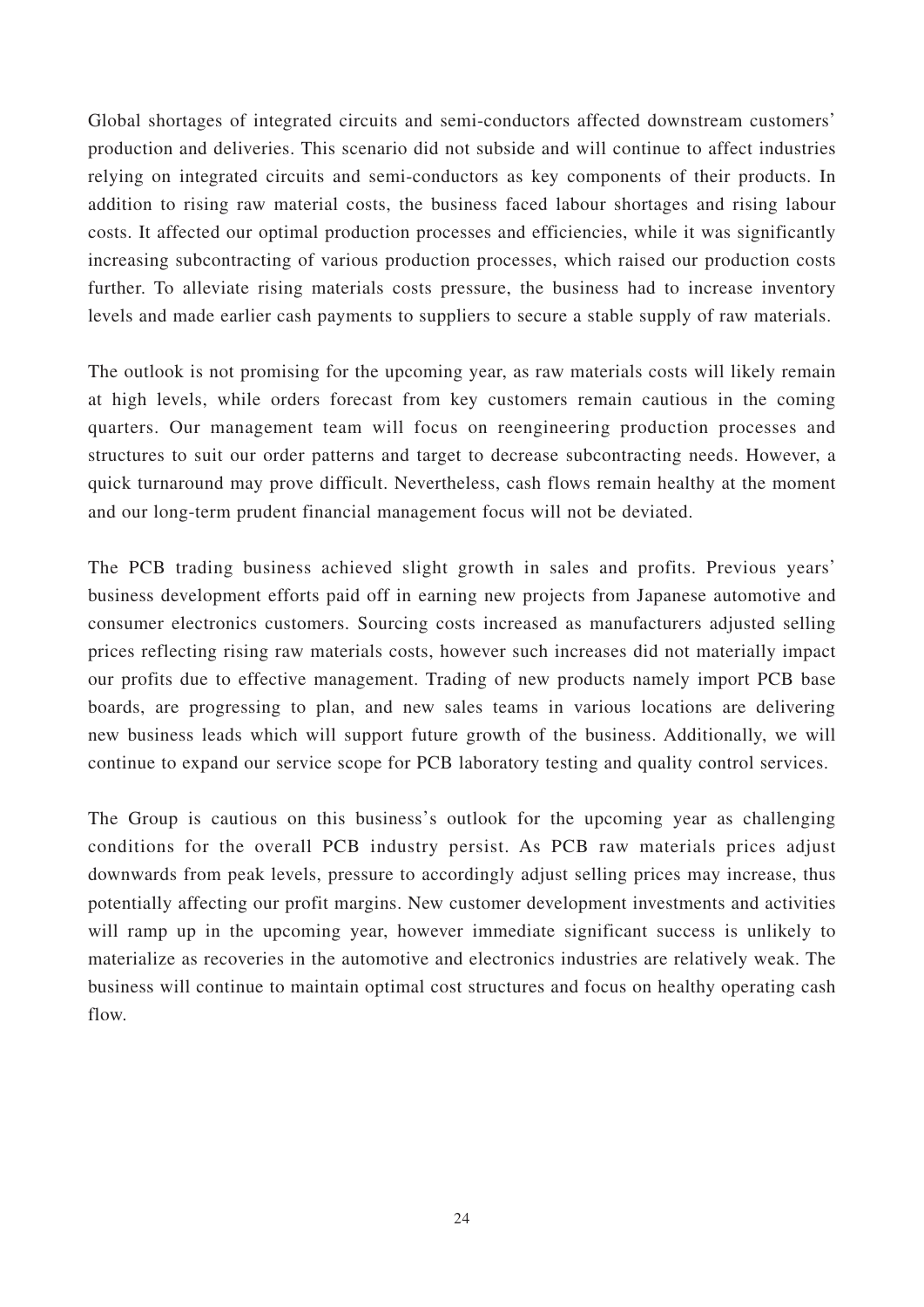### **Industrial Consumables Trading Business**

The industrial consumables trading business achieved significant growth in sales and profits during 2021. As Mainland China maintained superb control of the pandemic, it created favourable conditions for its vibrant supply chain to stand out, compared to other countries and regions, thus the PRC manufacturers obtained robust sales orders for products domestically and globally, in particular during the first half of the year. Customer groups that contributed strong growth for this business include semi-conductors, consumer electronics, machineries, medical equipment, renewable clean energy, and lithium batteries. Customers from the automotive and household appliance industries rebounded from previous year's relatively low sales levels, and increased their purchases throughout the year. In addition, the elevator industry benefited from regional policies to install new elevation devices, and replace old ones, therefore our stronghold in Southern China for elevator component solutions continued to grow despite the wider scope slump in the housing market. Our motion and drive components and solutions achieved better than expected growth, while steel and fasteners products grew slightly ahead of plan as market conditions improved, as well as introducing new products and packaged solutions to customers.

While this business benefited from a better-than-expected market outlook alongside a broad customer base across many industries, it faced severe challenges on the supply side. With most industrial commodities surging in price, almost all our product sourcing costs increased significantly. Meanwhile, producers especially those located overseas, could not ramp up their production to meet sudden increase in demands, caused severe shipment delays while facing surging shipment costs. By proactive response and working together with customers, the business managed to minimize adverse impact to profitability. Management teams performed well by not only being focused on sales and bottom line growth, but maintained lean inventory levels and improved its receivables turnover.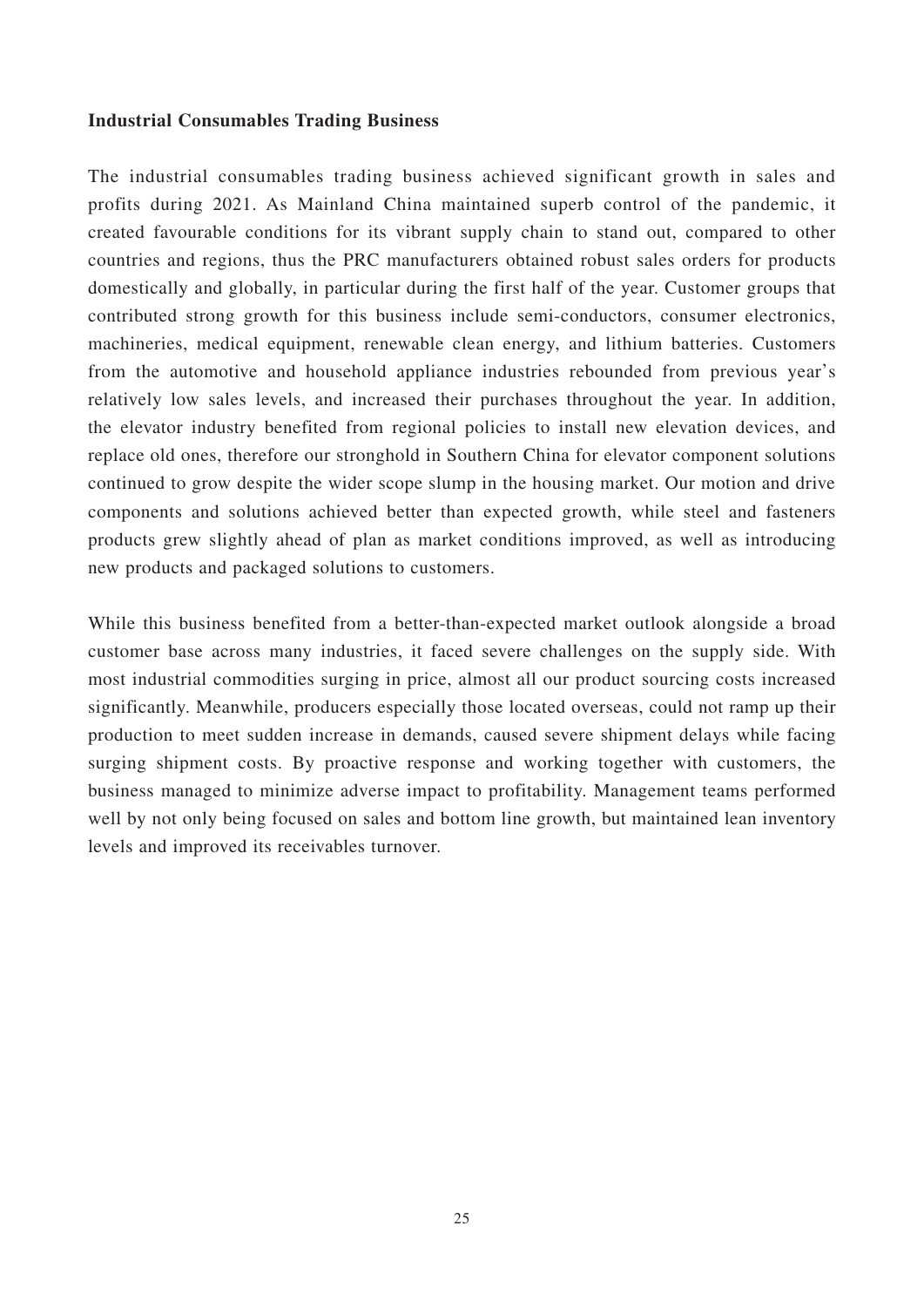Our cautious outlook for the second half of the year anticipating a pullback in orders did not materialize, as customer groups displayed sustained order placements. However, certain key challenges lay ahead in the upcoming year. Strong growth of orders will likely not continue, as the overall manufacturing sectors in the PRC are slowing down after rampant growth evident in the past two years. The pandemic is far from over and under control globally, a prolonged spread can affect consumer demands and disrupt global supply chains. Geopolitical tensions, especially between the United States and the PRC, display no signs of easing. The impact to global economic recoveries, supply chain disruptions, and global trade are highly unpredictable. However, the Group is optimistic in the longer term, the PRC began to implement a visionary and pragmatic "Fourteenth Five-Year Plan" and shift its policies and resources to support high quality manufacturing industries in the PRC. This provides ample opportunities to businesses adapting to upgrade its technical breakthrough abilities in materials, production process, and digital solutions. Regardless of market conditions for the upcoming year, we will invest in and develop our sales and technical teams, recruit talents, staff training, and enhance our internal digital systems.

### **Subsequent Events**

There is no material event after the end of the reporting period.

## **LIQUIDITY AND FINANCIAL RESOURCES**

As at 31 December 2021, the Group's total outstanding bank borrowings amounted to approximately HK\$301,167,000 (31 December 2020: approximately HK\$322,344,000) which comprised mainly bank loans and trade finance facilities. The bank borrowings repayable within one year and in the second to the fifth year amounted to approximately HK\$289,469,000 and HK\$11,698,000 respectively (31 December 2020: approximately HK\$284,469,000 and HK\$37,875,000 respectively).

After including lease liabilities of approximately HK\$51,469,000 (31 December 2020: approximately HK\$55,839,000) and deducting cash and bank balances of approximately HK\$406,057,000 (31 December 2020: approximately HK\$494,669,000), the Group's net cash amounted to approximately HK\$53,421,000 (31 December 2020: net cash was approximately HK\$116,486,000). Total equity attributable to equity shareholders of the Company as at 31 December 2021 was approximately HK\$1,410,809,000 (31 December 2020: approximately HK\$1,268,626,000).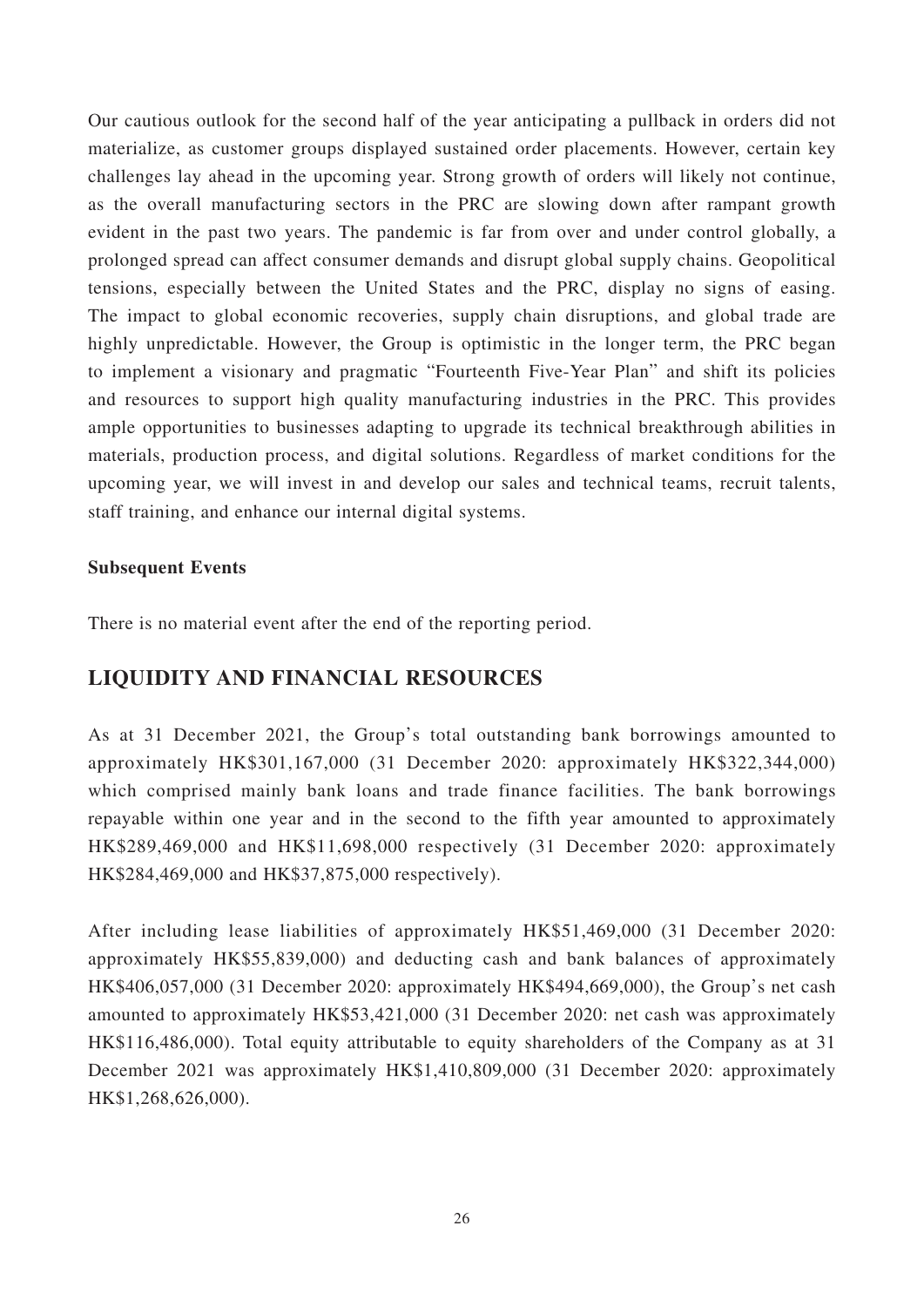The gearing ratio of the Group is measured as total of bank indebtedness and lease liabilities less cash and bank balance, pledged deposit and short-term bank deposits with maturity over three months divided by net assets. The Group had a net cash position as at 31 December 2021. As a result, no gearing ratio was presented.

The Group's financial statements are presented in Hong Kong dollars. The Group carried out its business transactions mainly in Hong Kong dollars, Renminbi, United States dollar and Japanese Yen. As the Hong Kong dollar remained pegged to the United States dollar, there was no material exchange risk in this respect. The Group continues to monitor its foreign exchange exposure in Japanese Yen and Renminbi, and enter into forward contracts when necessary. The Group's long-term bank loans were denominated mainly in Hong Kong dollars and carried interest at floating rates. Credit risk was hedged mainly through credit insurance.

## **CONTINGENT LIABILITIES**

As at 31 December 2021, the Group had no material contingent liabilities (31 December 2020: Nil).

## **CAPITAL STRUCTURE**

There was no change in the total number of issued shares of the Company for the year ended 31 December 2021. The total number of issued shares of the Company remained at 861,930,692 shares at 31 December 2021.

# **MATERIAL ACQUISITION AND DISPOSAL**

There were no material acquisitions and disposals by the Group during the year ended 31 December 2021.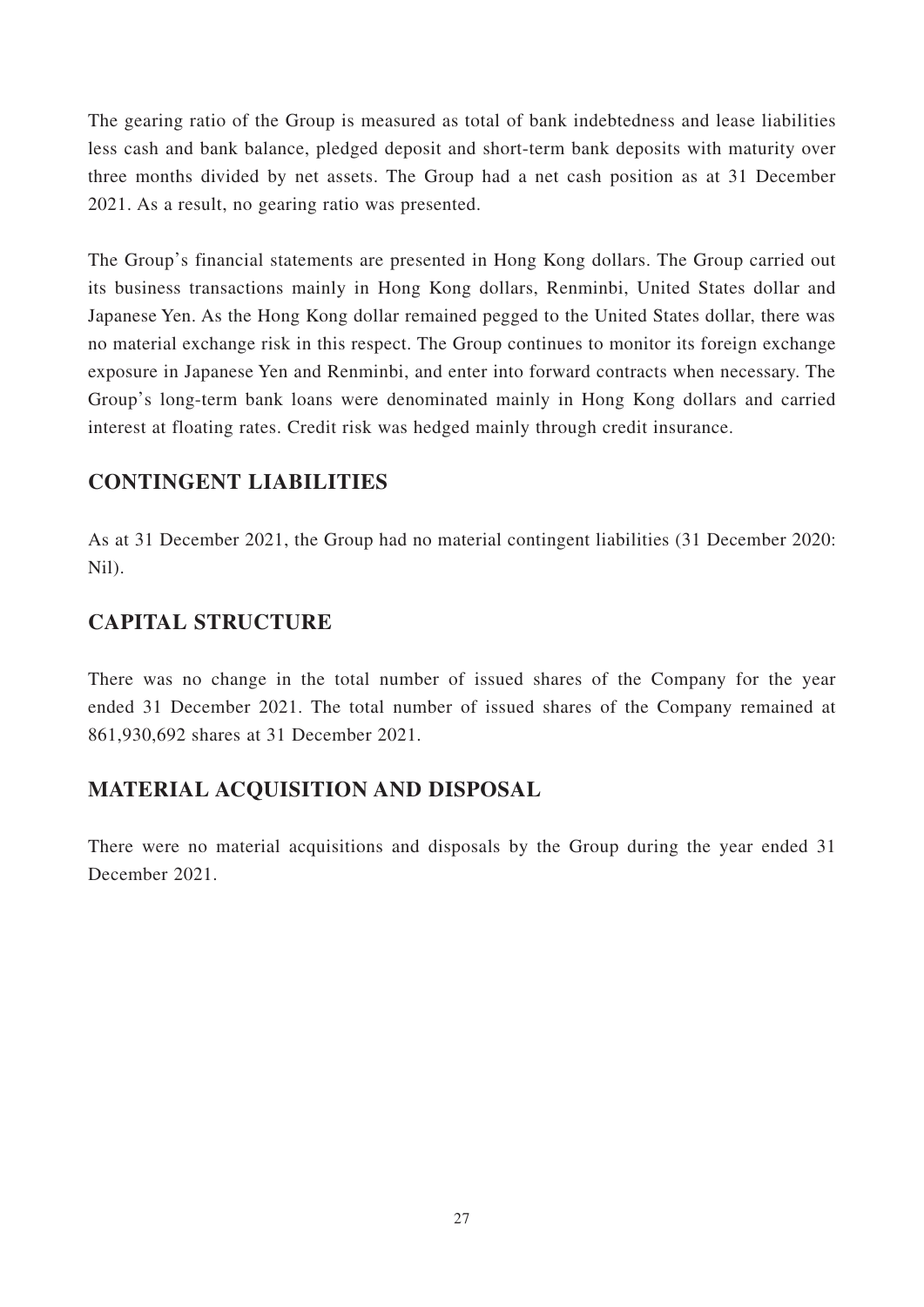## **EMPLOYEES, REMUNERATION POLICY AND TRAINING SCHEME**

As at 31 December 2021, the Group had a total of 2,523 employees located in Hong Kong and Mainland China (31 December 2020: 2,779). The remuneration policy regarding the employees of the Group is based on qualifications, competence and performance of the employees as well as market trends. Employees' benefits include retirement benefits and medical insurance coverage.

The emoluments of the Directors are decided by the remuneration committee of the Company ("**Remuneration Committee**"), having regard to individual performance, the Group's performance and profitability, remuneration benchmark in the industry and prevailing market condition.

The Group had also provided training programmes or courses for Mainland China staff at all levels from different departments, and also for Directors and employees of the Company so as to further enhance their technical skills in production operation and management, professional skills and knowledge, respectively.

## **OUTLOOK AND FORECAST**

Looking ahead of the upcoming year, the Group does not anticipate a repeat of the broadbased strength in the manufacturing sectors in the PRC as experienced in the first half of 2021. A more likely scenario is the continuation of pullback in demand which was evident in the second half of the year. Headwinds and challenges such as, high raw materials costs, shipment disruptions and sustained high shipping costs, and high labour costs are likely to persist, that will inevitably shape a highly uncertain business outlook and uneven growth across various manufacturing industries.

On the macro level, geopolitical tensions between the United States and PRC shows no signs of abating. Adverse effects on global trade and supply chains are on-going and highly unpredictable. Tightening monetary policies in the United States and other Western countries has come into effect with primary objective to combat inflation. Without discussing effectiveness of such policies, it is safe to assume tightening and pullback of cash injections will dent consumer confidence and demand. The global pandemic still affects everyday lives of everyone, even though most Western countries are experimenting "co-existing with virus" policies to reopen their economies. The strength and source of recovery is uncertain.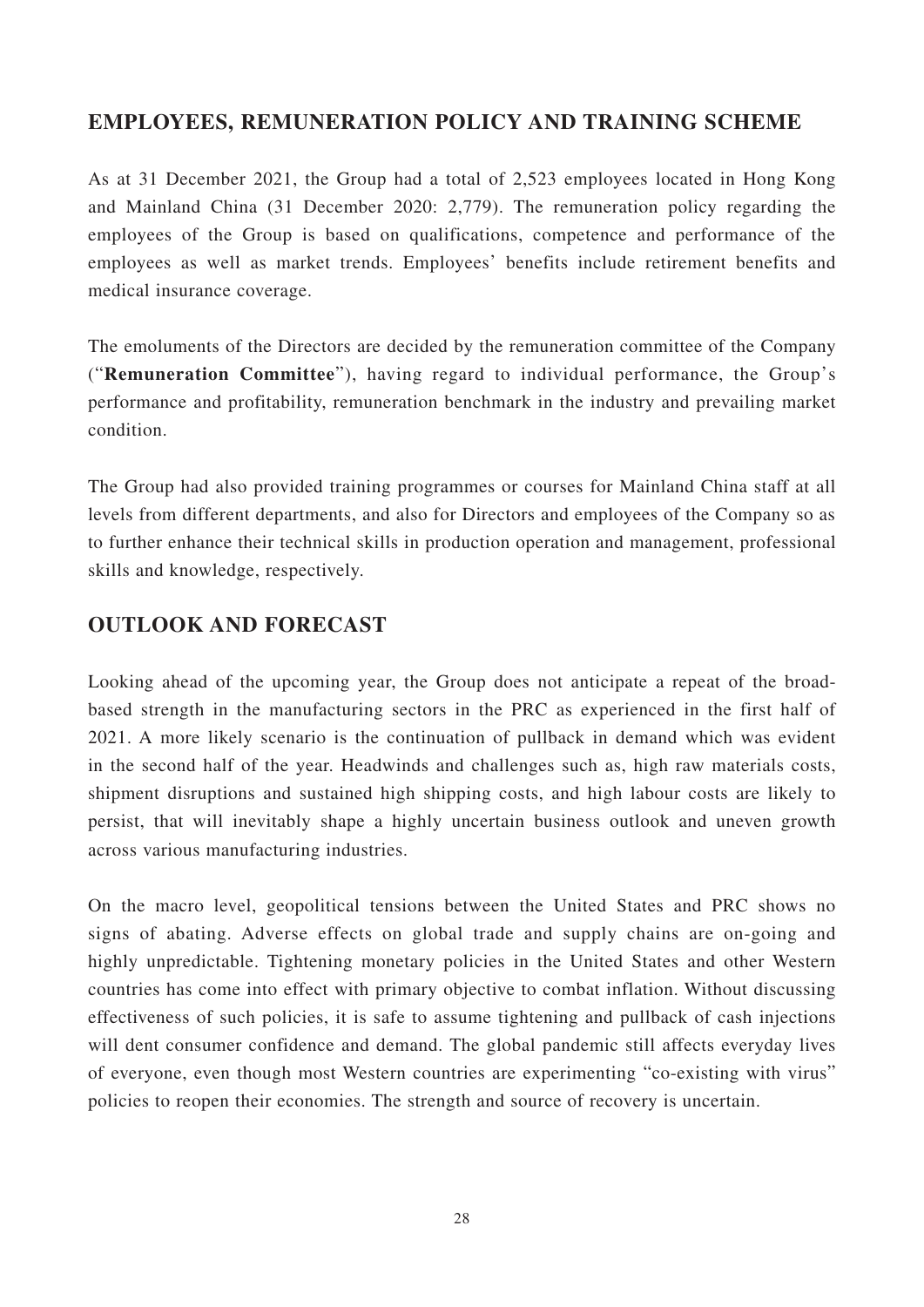Domestically the PRC's positioning is favourable in the long term. The PRC government is implementing visionary and pragmatic policies to drive long-term growth of high quality manufacturing sectors, as laid out in the "Fourteenth Five-Year Plan", to achieve sustainable growth in the areas of new materials, manufacturing of critical components, research and development of products and production processes, artificial intelligence, and digitalization of the whole value chain.

The Group will continue to commit to development of key industry markets such as renewable energy, electric vehicles, medical equipment, packaging, automotive, consumer electronics, and lithium batteries. We foresee the long-term growth potential in these strategic sectors. In addition, we will shift resources and focus for export businesses as we anticipate gradual economic recoveries in our export markets, previously dampened by the pandemic. Growth potential in different regions will vary, as it depends on our overseas partners and resources. Especially, we see potential in neighbouring "Belt and Road Initiative" countries.

Regardless of an anticipated pullback in growth for the upcoming year amid the previously stated challenges and uncertainties, the Group will commit to invest in research and development of technical innovations, especially our machinery manufacturing business. In addition, we will implement plans to gradually upgrade our production capacities and technologies, recruit talents, enhance training development and increase investment in sales and marketing, in order to capture future growth opportunities. Moreover, prudent financial management practices will continue as usual, with focus on maintaining a healthy cash flow for all our businesses.

# **PURCHASE, SALE OR REDEMPTION OF THE COMPANY'S LISTED SECURITIES**

Neither the Company nor any of its subsidiaries purchased, sold or redeemed any of the Company's listed securities during the year ended 31 December 2021.

# **CORPORATE GOVERNANCE PRACTICES**

The Board is committed to achieving and maintaining a high standard of corporate governance for the enhancement of value and safeguarding interests of shareholders of the Company (the "**Shareholders**") and other stakeholders.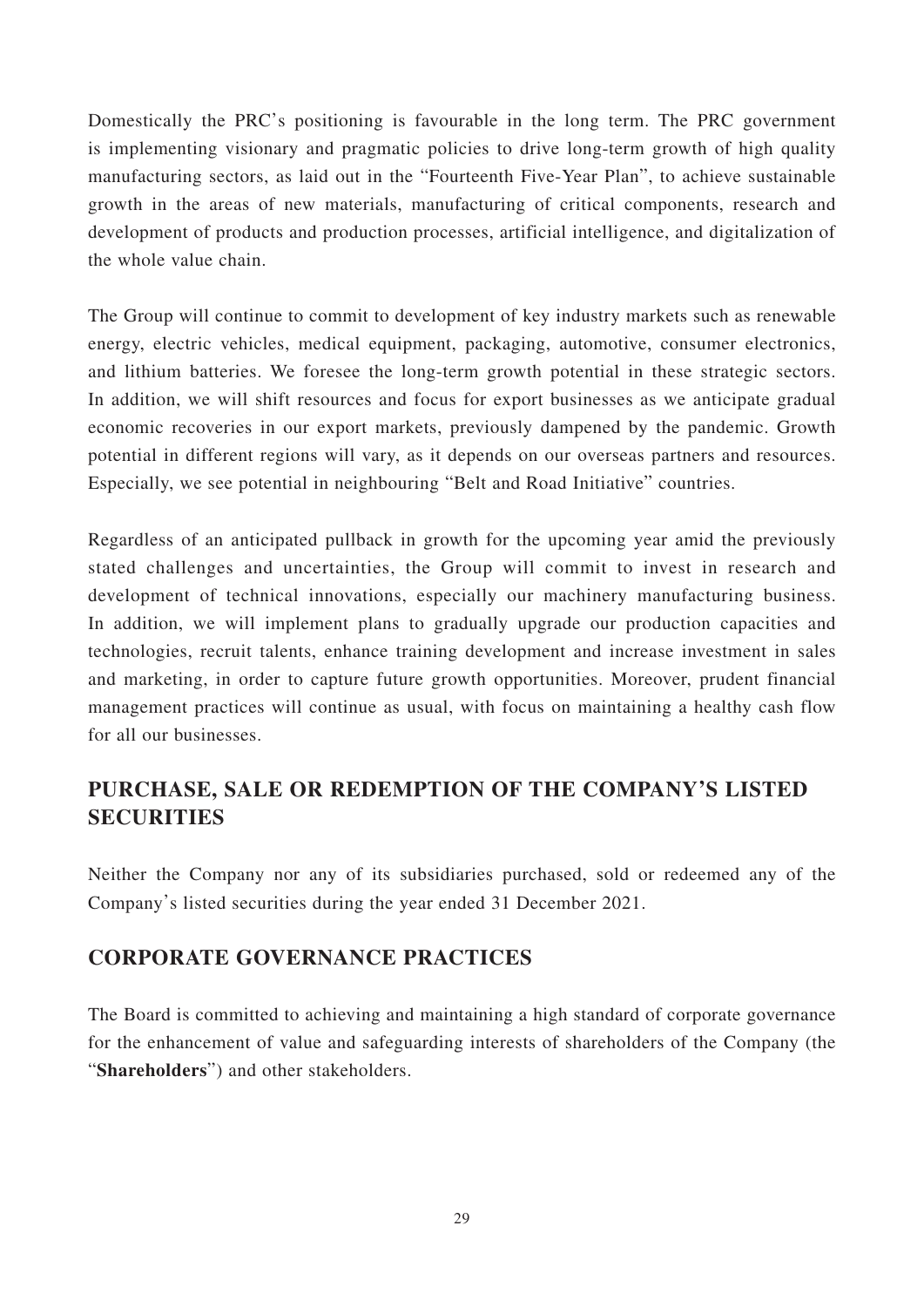In the opinion of the Board, the Company has complied with all the principles and applicable code provisions of the Corporate Governance Code (the "**CG Code**") as set out in Appendix 14 to the Listing Rules during the year ended 31 December 2021, except for the following deviation from code provision A.6.7 of the CG Code:

Code provision A.6.7 of the CG Code stipulates that independent non-executive directors and non-executive directors should attend general meetings to gain and develop a balanced understanding of the views of shareholders. During the year, Messrs. Kan Wai Wah and Qu Jinping, both non-executive Directors, and Mr. Ho Wei Sem, the then independent nonexecutive Director and Mr. Huang Zhi Wei, an independent non-executive Director, had other business engagements. They were unable to attend the court meeting and extraordinary general meeting of the Company held on 18 June 2021, and annual general meeting of the Company held on 24 June 2021. However, the Company considered that the presence of the chairman of each of the nomination committee of the Company, Remuneration Committee and Audit Committee, and other executive Directors at the said meetings were sufficient for addressing the queries from the attending Shareholders.

# **MODEL CODE FOR SECURITIES TRANSACTIONS BY DIRECTORS OF THE COMPANY**

The Company has adopted a Code for Securities Transactions by Directors and Relevant Employees of Cosmos Machinery Enterprises Limited ("**CMEL Code**") on terms no less exacting than the required standard of the Model Code for Securities Transactions by Directors of Listed Issuers as set out in Appendix 10 to the Listing Rules (the "**Model Code**") as the Company's code of conduct and rules governing dealing by all Directors and relevant employees in the securities of the Company. All Directors have confirmed, following specific enquiry by the Company, they have complied with the required standard set out in the Model Code and CMEL Code for the year ended 31 December 2021.

## **FINAL DIVIDEND**

The Board did not recommend the payment of a final dividend for the year ended 31 December 2021 (31 December 2020: Nil).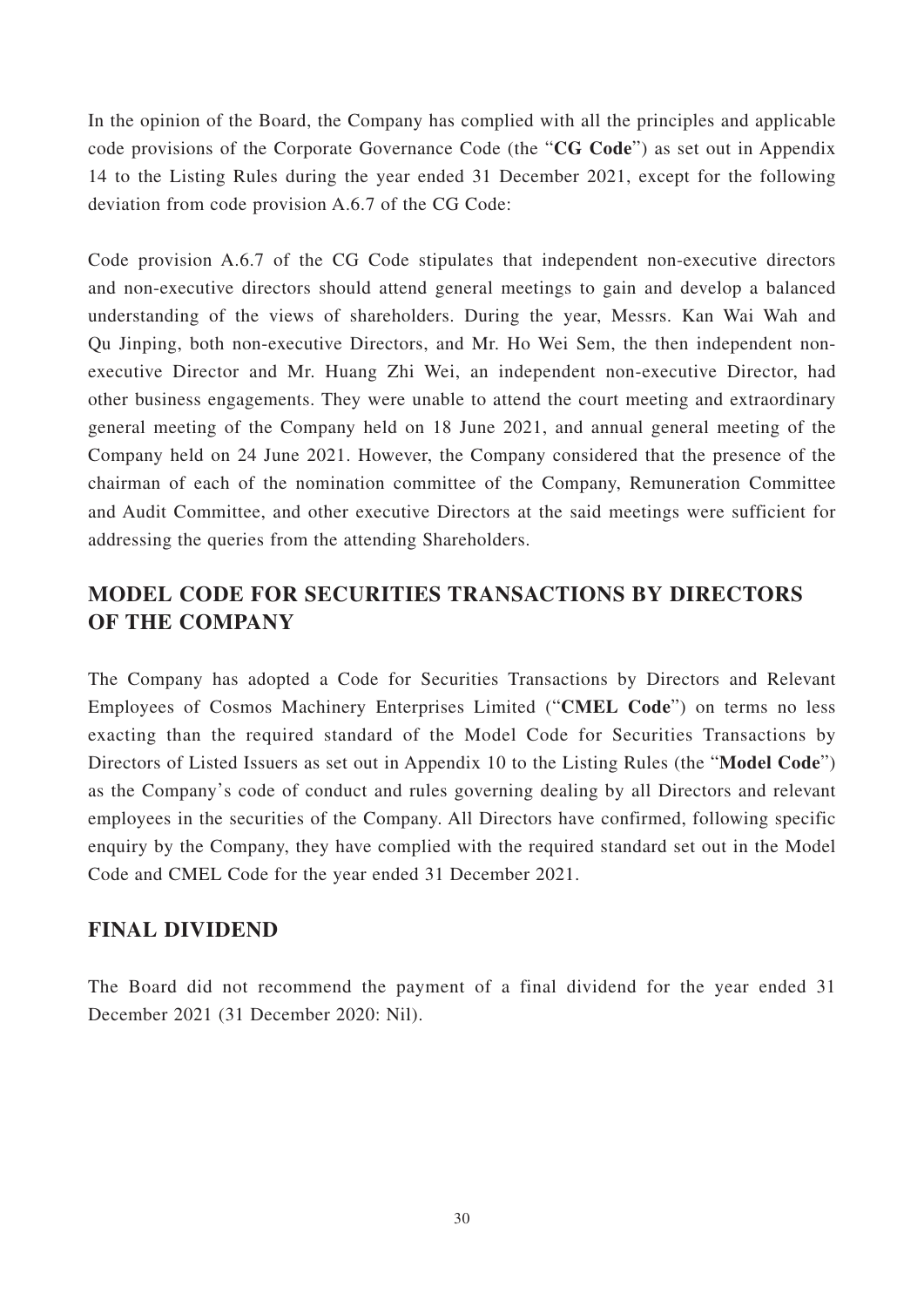## **ANNUAL GENERAL MEETING**

The annual general meeting of the Company (the "**AGM**") will be held on Friday, 24 June 2022. Notice of the AGM will be despatched to the Shareholders in due course.

## **CLOSURE OF REGISTER OF MEMBERS**

The register of members of the Company will be closed from Friday, 17 June 2022 to Friday, 24 June 2022, both days inclusive, during which period no transfer of shares will be registered. In order to be eligible to attend and vote at the AGM, all transfer documents accompanied by the relevant share certificates must be lodged with the Company's share registrar, Tricor Secretaries Limited at Level 54, Hopewell Centre, 183 Queen's Road East, Hong Kong, not later than 4:30 p.m. on Thursday, 16 June 2022 for registration.

## **SCOPE OF WORK OF AUDITOR**

The figures in respect of the Group's consolidated income statement, consolidated statement of comprehensive income, consolidated statement of financial position and the related notes thereto for the year ended 31 December 2021 as set out in this announcement have been agreed by the Group's auditor, Ting Ho Kwan & Chan, to the amounts set out in the Group's audited consolidated financial statements for the year. The work performed by Ting Ho Kwan & Chan in this respect did not constitute an assurance engagement in accordance with Hong Kong Standards on Auditing, Hong Kong Standards on Review Engagements or Hong Kong Standards on Assurance Engagements issued by the HKICPA and consequently no assurance has been expressed by Ting Ho Kwan & Chan on this announcement.

# **PUBLICATION OF THE FINAL RESULTS ANNOUNCEMENT AND 2021 ANNUAL REPORT**

The final results announcement of the Company is published on the websites of the Company at www.cosmel.com and The Stock Exchange of Hong Kong Limited at www.hkexnews.hk. The 2021 annual report of the Company will be published on the above websites and despatched to the Shareholders in due course.